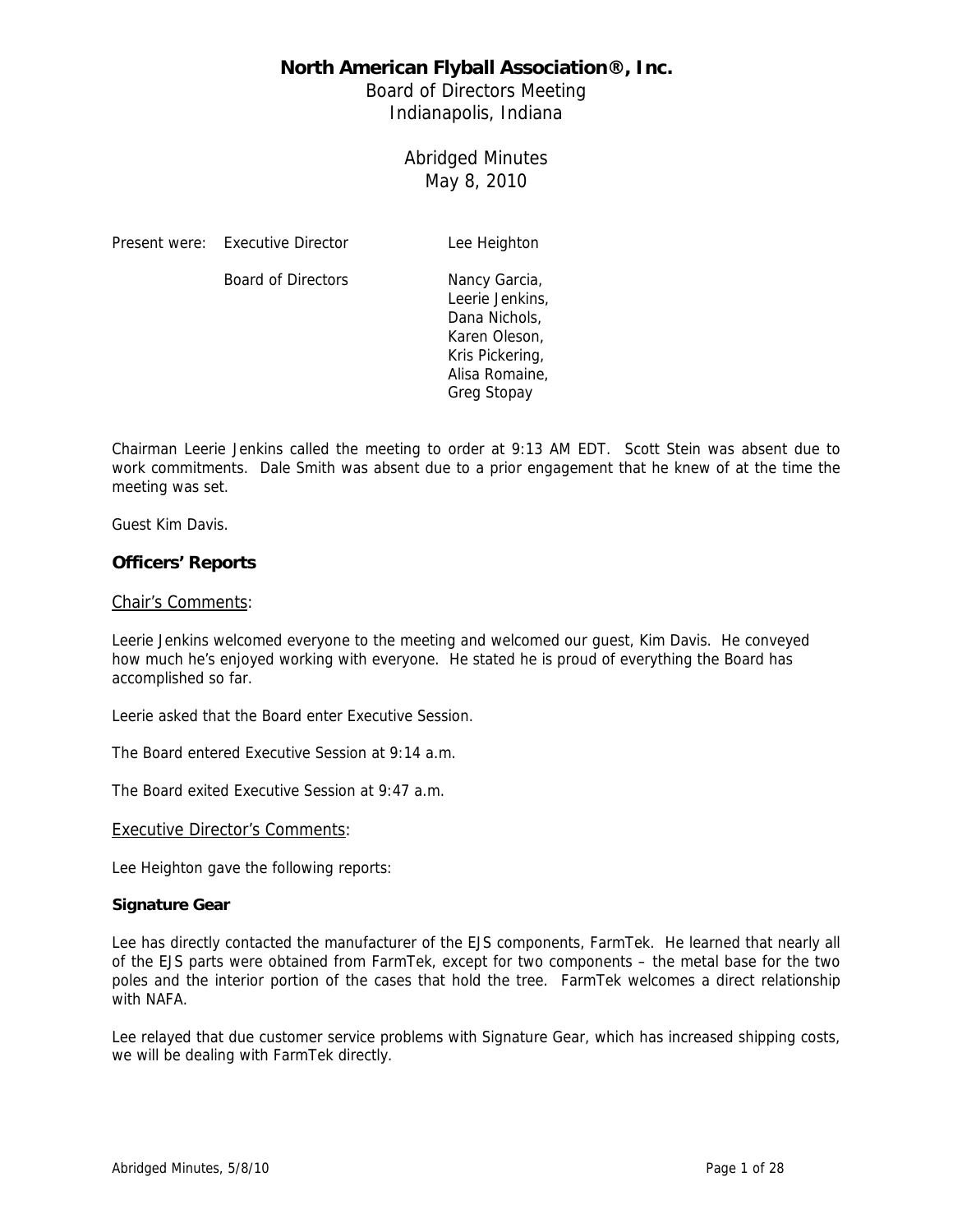Board of Directors Meeting Indianapolis, Indiana

## Abridged Minutes May 8, 2010

Lee said that a company in California makes the cases for the trees, but it requires a custom die. The original die was purchased by Signature Gear. The cost for us to purchase a custom die would be \$1000.00.

Lee sent Mark Kuznitz, the contact person for Signature Gear, a demand letter for return of an EJS set he was repairing. Mark said he will ship it out on Tuesday.

Kris expressed renewed concern about the Signature Gear expense.

There was discussion about whether the current cases are sufficient for shipping. The current cases have had significant damage. Greg volunteered to research options.

Lee wanted to make sure the Board understood the current status. He asked for support for purchasing the die for the foam for the light trees. There was discussion about first confirming that these cases are what we want to continue to use before going forward with purchasing any custom dies.

Our current inventory includes 18 FarmTek/Signature Gear sets. FarmTek is willing to do any needed repairs. We have already used them directly for a few repairs. They have been incredibly responsive and very reasonable in price.

Lee expressed concerns that we have one or two cases that have quite a bit of damage and need to be handled immediately.

### **Regional EJS Proposal**

Lee began discussion of his regional EJS proposal. He emailed the specifics to the Board a few days ahead of the meeting for their review. He said that our EJS systems are our most valuable asset. Of the damage we've seen to EJS, 99% of the problems appear to be due to damage during shipping. He expressed concerns that it is detrimental to our organization when the sets show up and do not work.

He has taken some steps to identify needed repairs. Regional Directors and Judges have been asked to promptly report any problems with EJS, such as a bad pole, to the Executive Director so he can make sure repairs are promptly scheduled.

The purchase, shipping and repair costs of our Electronic Judging Systems are one of the largest expenses that our organization incurs. A significant portion of the repair costs incurred is due to damage caused during shipping. In our current operating model these expenses will continue without respite.

In an effort to reduce, and eventually even eliminate the majority of these expenses, Lee submitted the following proposal.

### **Regional EJS proposal**

Qualifying Regions would be allowed the opportunity to acquire EJS that are assigned specifically to their region.  $NAFA^{\circ}$  would retain actual ownership of the EJS and would be responsible for any needed repairs or maintenance. NAFA<sup>®</sup> would initially purchase the EJS and assign them to qualifying regions. Each region that receives an EJS would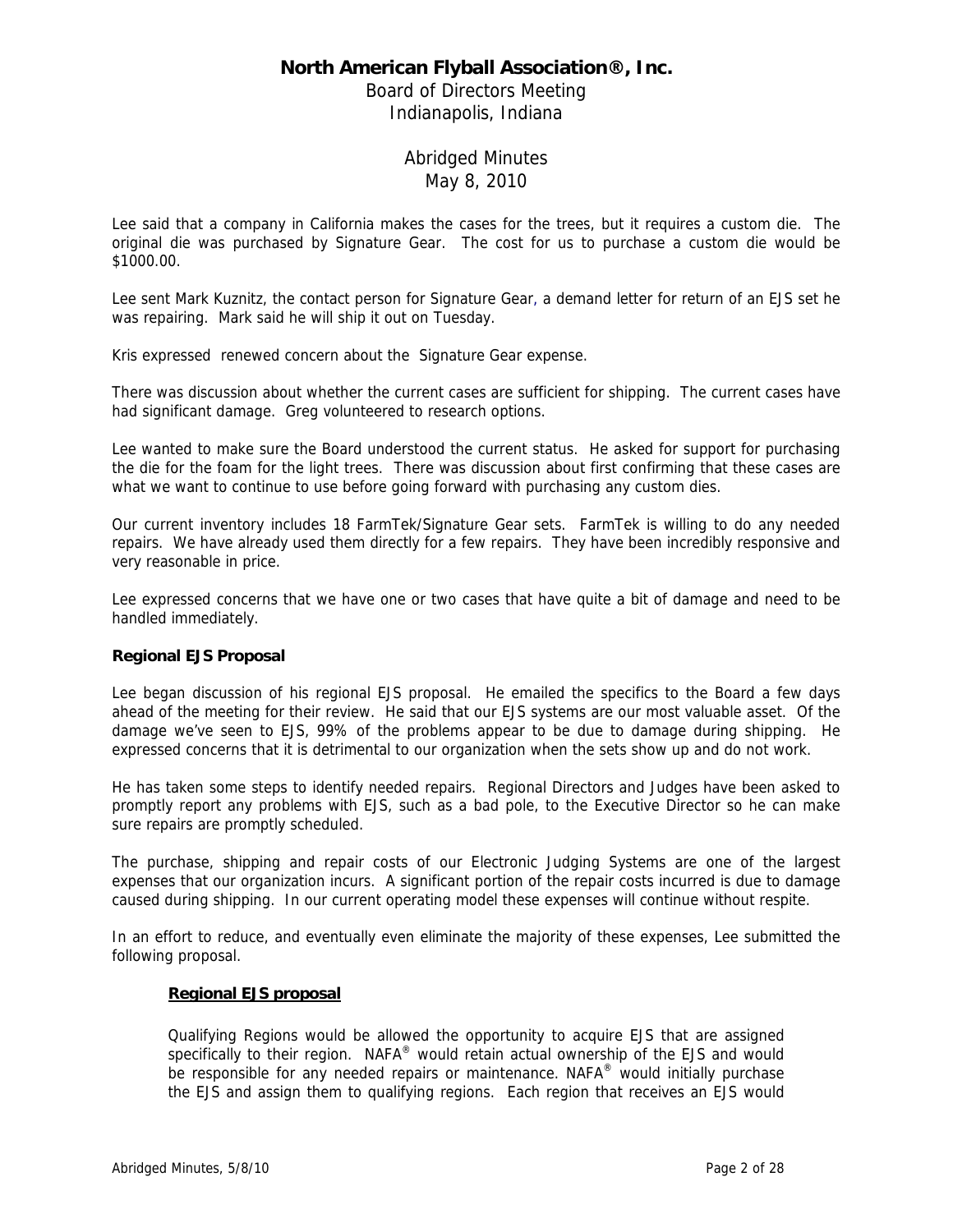Board of Directors Meeting Indianapolis, Indiana

> Abridged Minutes May 8, 2010

then charge a \$5.00/team entry EJS fee, at every tournament, to pay for the EJS interest free.

Any Regions that receive an assigned EJS would be responsible for storage and transport of these systems to tournaments within their region. NAFA<sup>®</sup> would agree to allow use of the Regional EJS for a minimum of 10 years. The Regionally assigned EJS would be uniquely marked for identification purposes.

### **Regional Qualification**

In order to qualify for a Regional EJS the region would need to meet the following criteria:

- 1. A minimum of 10 NAFA<sup>®</sup> tournaments during the racing season that they apply for a Regional EJS. This would be the number of actual tournaments, not tournament weekends.
- 2. All team captains from the Region would be required to sign a letter of understanding agreeing that the Regional EJS would be used by all Clubs hosting NAFA $^{\circ}$  tournaments within the region and that the \$5.00/ team EJS fee would be charged **until the system is paid for**.
- 3. The region would agree not to ship the EJS by commercial freight unless necessary for repairs and only at the direction of the appropriate NAFA<sup>®</sup> representative. Each Region may only receive one EJS until reimbursement is completed.
- 4. A Region may request a second Regional EJS, after the first one is paid for, only after all requesting Regions have received a Regional EJS.

### **Regional Benefits**

The Regional EJS assignment would guarantee that the region had a functional EJS delivered on time for each tournament.

Each Club hosting in a Region with an assigned EJS would immediately be able to deduct \$200.00 from their NAFA® tournament fees. This benefit would continue for each Club hosting NAFA<sup>®</sup> tournaments within the region even after the EJS fee was no longer being collected.

Adjoining Regions could make arrangements to "share" their EJS in order to provide the above deduction to additional Clubs **as long as the EJS is hand carried to the tournament.**

### **NAFA® Benefits**

A significant reduction in EJS shipping and repair fees.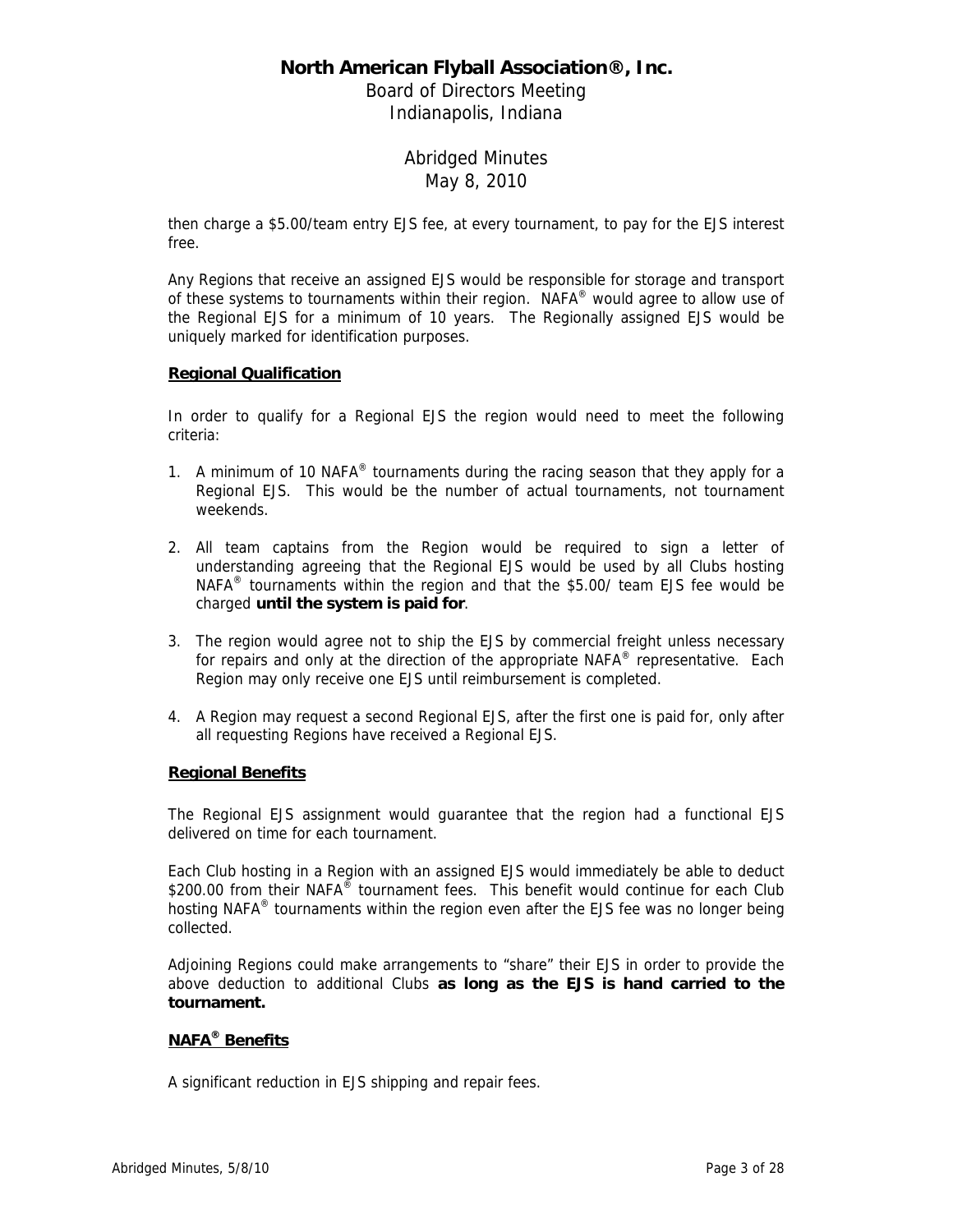Board of Directors Meeting Indianapolis, Indiana

## Abridged Minutes May 8, 2010

Eliminate EJS failures at NAFA® tournaments caused by EJS being damaged during shipping.

Decrease EJS shipping management currently required in both the U.S. and Canada.

EJS service life substantially increased due to avoidance of commercial shipping.

In closing I would point out that there will be a limited number of Regional EJS available each year. As this program continues, and shipping/repair costs decrease, this number should increase. NAFA<sup>®</sup> will still need to maintain a number of EJS to supplement Regional EJS for two ring tournaments, but this program should avoid the necessity of NAFA $^{\circ}$  increasing the number of "international" EJS we currently possess.

There was discussion regarding the proposal and other options. There were some concerns expressed about having more information. Board members talked about other options for increasing regional ownership and reduce shipping costs and damages during shipment. The proposal was tabled to next meeting for further research and discussion.

The meeting was recessed for a break at 10:45 a.m.

The meeting resumed at 11:17 a.m.

### **Customer Service**

Lee continued his report by discussing concerns expressed about NAFA's communication with its members. He said the problem seems to be one of customer service, with people not getting replies to emails or having points changed, etc. He believes changes need to be made.

One main bottleneck seems to be that all communication comes in through one email address. He discussed changing the website to automatically route emails to the appropriate individual based on clicking boxes with various subjects. This would be implemented in conjunction with programs that would minimize the spam that comes through. He plans to utilize this type of process as soon as possible.

### **Database**

Lee reminded the Board that in January, he discussed that our organization could not continue to operate in an environment where only one person has access to the database. At the January meeting, we discussed implementing a plan to diversify and have disaster recovery plan in place by this meeting, which he hasn't been able to achieve.

Lee expressed that he wants a firm deadline set of June 1, 2010 by which time access to all data and the ability to make any needed changes would be afforded.

Lee has had extensive discussions with Gord Mak in Canada. Gord has the expertise and has agreed to help with the database. Lee would like to name Gord Statistician with rights to full database access.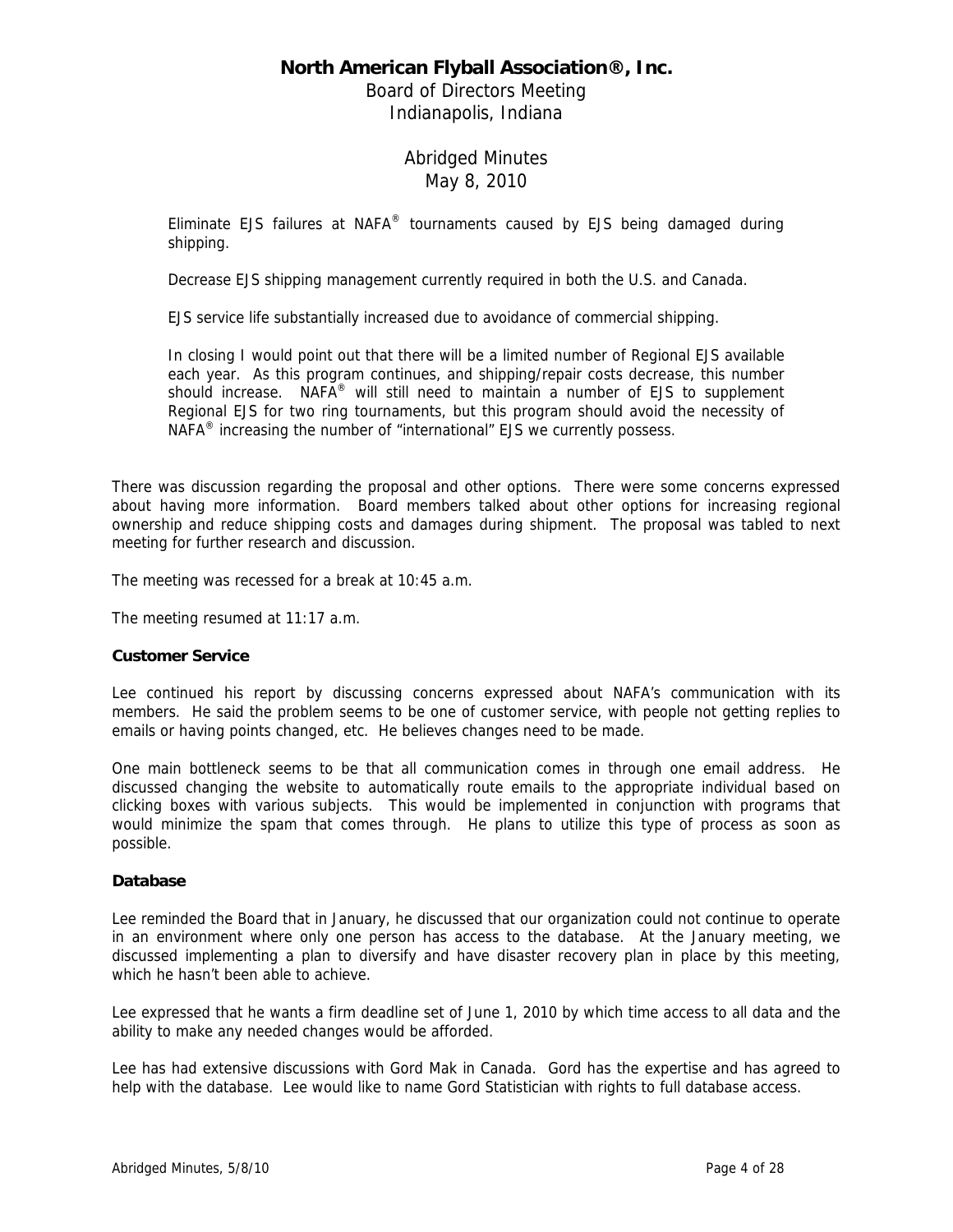Board of Directors Meeting Indianapolis, Indiana

## Abridged Minutes May 8, 2010

If Dale doesn't grant Gord Mak full access by that deadline, Lee suggested that NAFA research purchasing a new database. Gord has given a quote for building a new database from the ground up with NAFA owning the database and software.

Kris asked what problem accounted for the delay. Lee explained that there was no specific explanation, other than work and other obligations. There was discussion that Dale has put an incredible amount of time and effort into the database. NAFA is deeply indebted to him for all of his work. Lee explained that Dale did a tremendous job of modernizing how our data was stored and accessed. Now, we have just reached the point where we need to take it to the next level. As a business model, it makes sense to have a back up person. This would allow for better customer service.

Dale has not responded yet, but has started doing some of the work requested. Tournament results are now going directly to Annie Taylor. They are copied to Karen for back up. Scoring results will no longer be sent to flyball@flyball.org. The email address is being distributed to tournament directors.

Lee indicated his biggest goal is to improve customer service. Once Dale permits access to the database, then we'll be able to get someone to help him out. This would allow for delegation of some of the duties.

Kris moved to endorse Lee's selection of Gord Mak as a statistician and direct Lee to have the transition completed by June 1, 2010. Alisa seconded the motion. The motion passed unanimously.

Gord Mak has been appointed NAFA statistician with full access to the database by June 1, 2010 in an effort to improve customer service.

### **New Mailing Address**

Lee reported that our mailbox address is moving. The company is moving to a different building on the same street. The new address is:

### **1333 West Devon Avenue, #512 Chicago, IL 60660**

### **CanAm Classic**

Lee announced that a group of dedicated NAFA flyballers has stepped forward with a matching sponsorship program for the CanAm Classic event. The group will match donations towards CanAm, up to a total amount of \$5,000.00. The minimum donation to be matched is \$100.00. Lee will confirm that divisional sponsorships will qualify. [Note that Lee did confirm after the meeting that divisional sponsorships do qualify for the matching fund program.] The matching will apply for individuals and clubs, but will not apply for business sponsorships unless the business is owned by a flyball participant. The group wishes to remain anonymous. The Board expressed thanks for the generosity of this group.

Nancy asked for clarification as to what type of reporting documentation the group would need. Lee will find more details. Lee will also have information about the program added to web page.

### Treasurer's Report:

Nancy gave a report of the current financial status of the organization.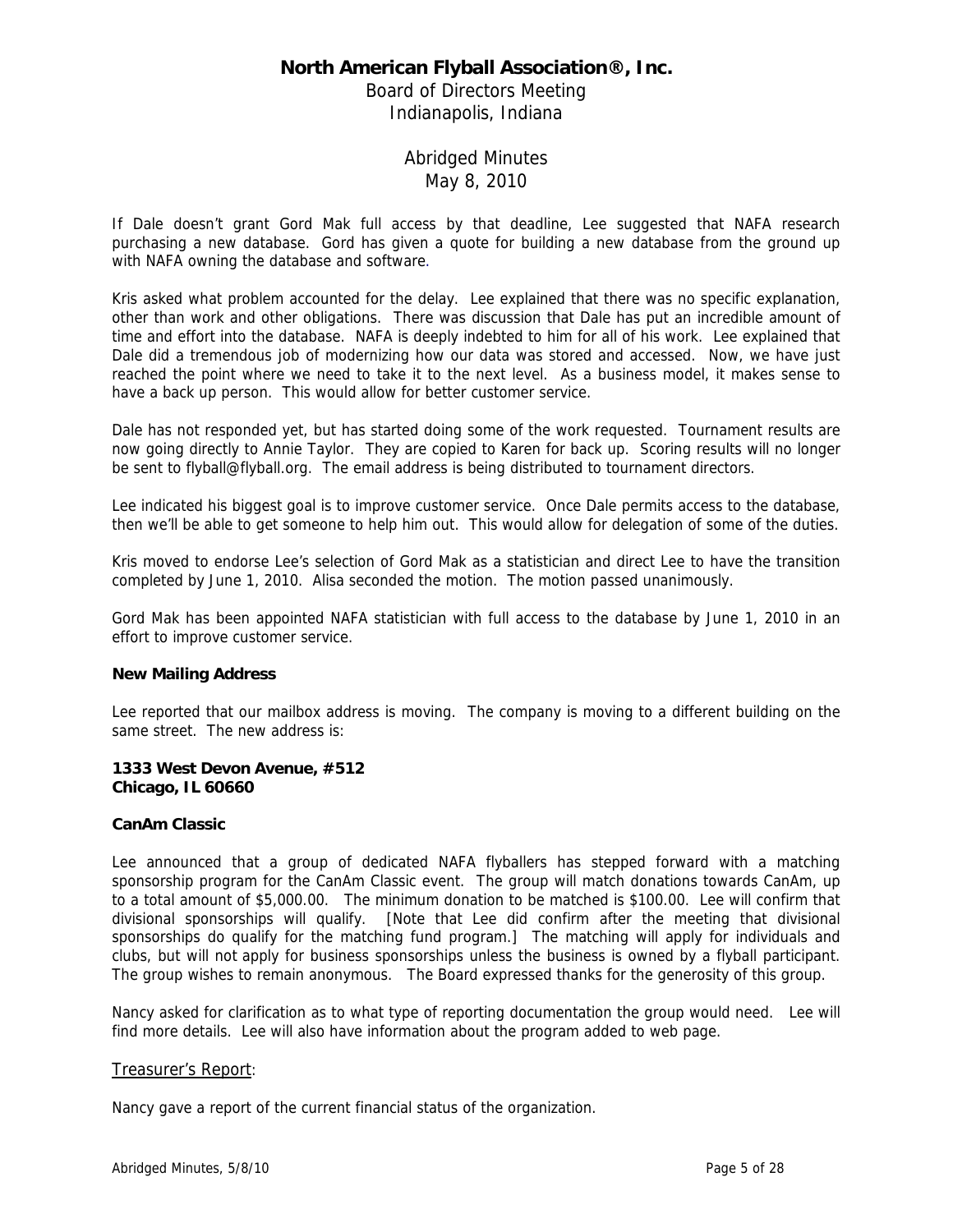Board of Directors Meeting Indianapolis, Indiana

> Abridged Minutes May 8, 2010

### **CanAm Classic**

Nancy reported that we have already received \$9,160.00 in sponsorship, vendors, etc. for the 2010 event. She has also implemented several cost saving measures, including:

- Cutting expenses for workers dramatically by asking for more volunteers to cover line and box iudaina
- Increasing entry fee from \$100 to \$125
- Using American Express points to purchase gift cards for drawings for workers
- Hospitality room for judges, staff, and full time volunteers will be bringing in food for lunches this year instead of purchasing through vendor
- Will not be piping and draping the vendor areas
- Will be selling advertising in the event program such as good luck ads, promoting Hall of Fame or MVP dogs, businesses & other ads. The programs will be given out to competitors earlier this year.
- Substantial grassy areas around building will mean we will not have to buy Astroturf for potty areas

She was also mindful that there will be some increased costs this year:

- $\bullet$  More judges plan is for 6 rings this year
- Higher rent, utilities & clean up costs with the bigger building
- More rings will mean more mats to rent and more fencing around the rings
- More draping in the crating area

### **Banking**

Nancy reported that her use of PayPal for receiving tournament fees and other payments has gone well. Our fees are now down to 2.5% plus 30 cents per transaction. She indicated that is comparable to what we are paying for CRN credit card fees. Her recommendation is to keep the account and expand its use to allow clubs to use it to pay for tournament fees. She has it linked to a separate bank account for security reasons.

She met with a bank officer to investigate alternative account options to earn a better return with our funds. There was discussion about possible investment options, including more long term CDs. After receiving input from the Board, Nancy will implement those options.

Nancy has also researched an incentive program through UPS. Their program is called a carrier agreement. She has now gotten someone assigned to handle our account.

### **Financial Documents**

The 990 has been completed and will be filed with the IRS. She distributed the final profit and loss and balance sheets for FY 2009. Including depreciation, there was a \$13,940.81 loss for the year ending 9/30/09. These reports, as well as the second quarter P&L and balance sheets will be attached to the minutes. [Attached as Attachments A, B, C, D & E]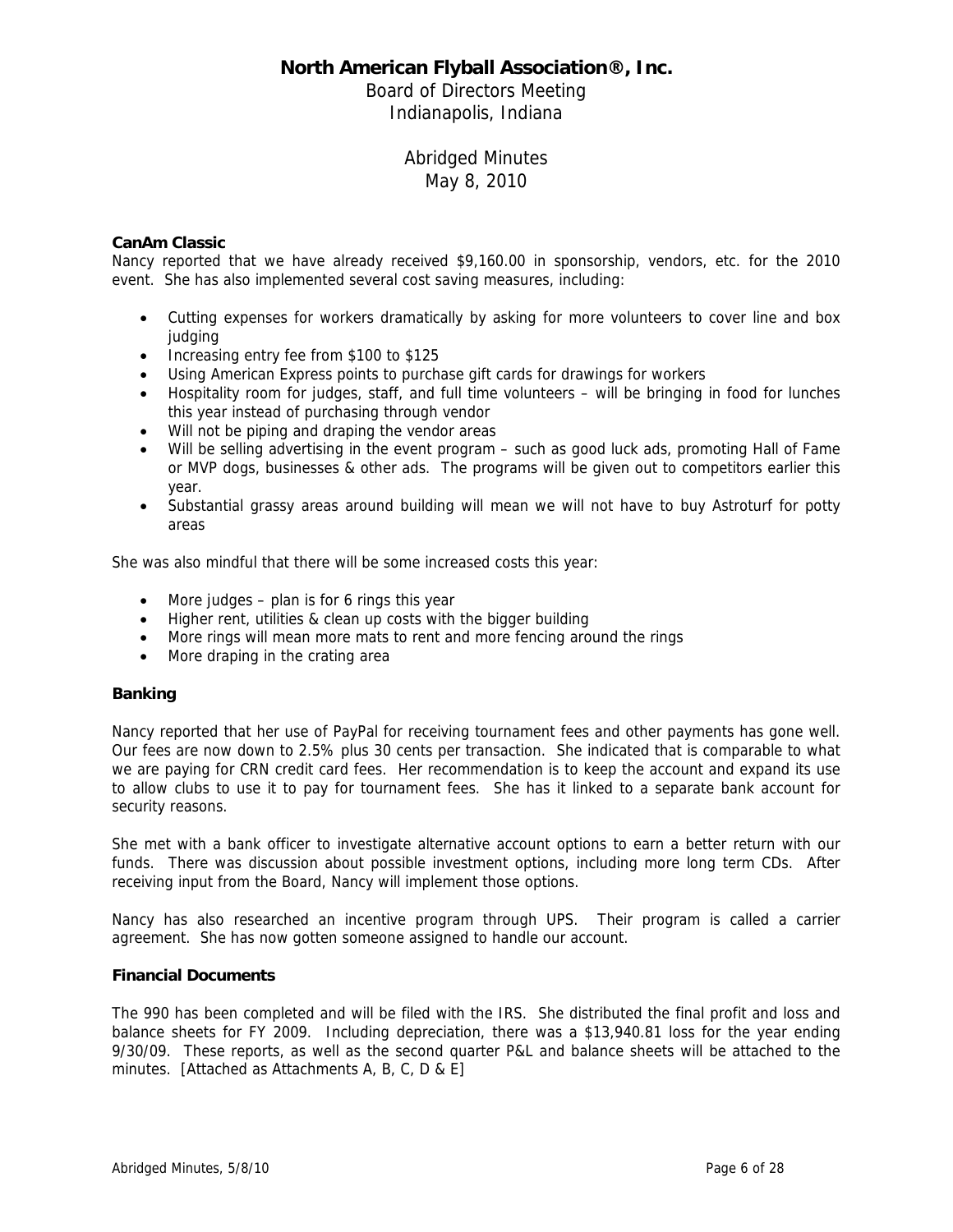Board of Directors Meeting Indianapolis, Indiana

# Abridged Minutes May 8, 2010

### Secretary's Report:

Dana indicated that she will be reporting any actions taken via unanimous consent between meetings with her secretary report. The actions taken since the January 15, 2010 meeting included:

On January 24, 2010, committee assignments were approved as follows (chairs in bold):

| Disciplinary:                                   | Judges/Education:     | Finance:            |
|-------------------------------------------------|-----------------------|---------------------|
| <b>Leerie Jenkins</b>                           | <b>Leerie Jenkins</b> | Dale Smith          |
| Kris Pickering,                                 | Dana Nichols.         | Nancy Garcia,       |
| Scott Stein,                                    | Dale Smith,           | Scott Stein,        |
| Dana Nichols.                                   | Scott Stein.          | Kris Pickering      |
| Alisa Romaine                                   | Alisa Romaine,        |                     |
|                                                 | David Caffo *         | Marketing/Awards:   |
| Rules/Bylaws:                                   |                       | <b>Nancy Garcia</b> |
| Dana Nichols                                    | Technology:           | Alisa Romaine.      |
| Kris Pickering,                                 | Dale Smith            | Kelly Price *       |
| Karen Oleson,                                   | Karen Oleson          |                     |
| Dale Smith,                                     |                       | Election:           |
| Greg Stopay                                     |                       | Dale Smith          |
|                                                 |                       | TBD <sup>*</sup>    |
|                                                 |                       | TBD *               |
| * Donatoo nan baard magmbar samppoittaa magmbar |                       |                     |

- Denotes non-board member, committee member
- On February 5, 2010, the following action was taken and posted to the organization web page:

On October 1, 2008, David Caffo, currently of Santa Barbara, California, was advanced to approved judging status by unanimous consent of the Board of Directors. This information was inadvertently omitted from the Secretary report at the November 29, 2008 Board meeting. The Board authorizes its publication now, also by unanimous consent, to correct the unintended omission.

- On February 17, 2010, the minutes of the January 15, 2010 BoD meeting and January 16, 2010 AGM were approved by unanimous consent and released for posting on the web page.
- On March 16, 2010, the transcript of the March 14, 2010 Leadership Chat was approved and released for posting on the web page.
- On March 16, 2010, DeDe Crough was approved as a non-Board member of the Marketing Committee.
- On March 19, 2010, the minutes of the March 10, 2010 teleconference were approved and released for posting on the web page.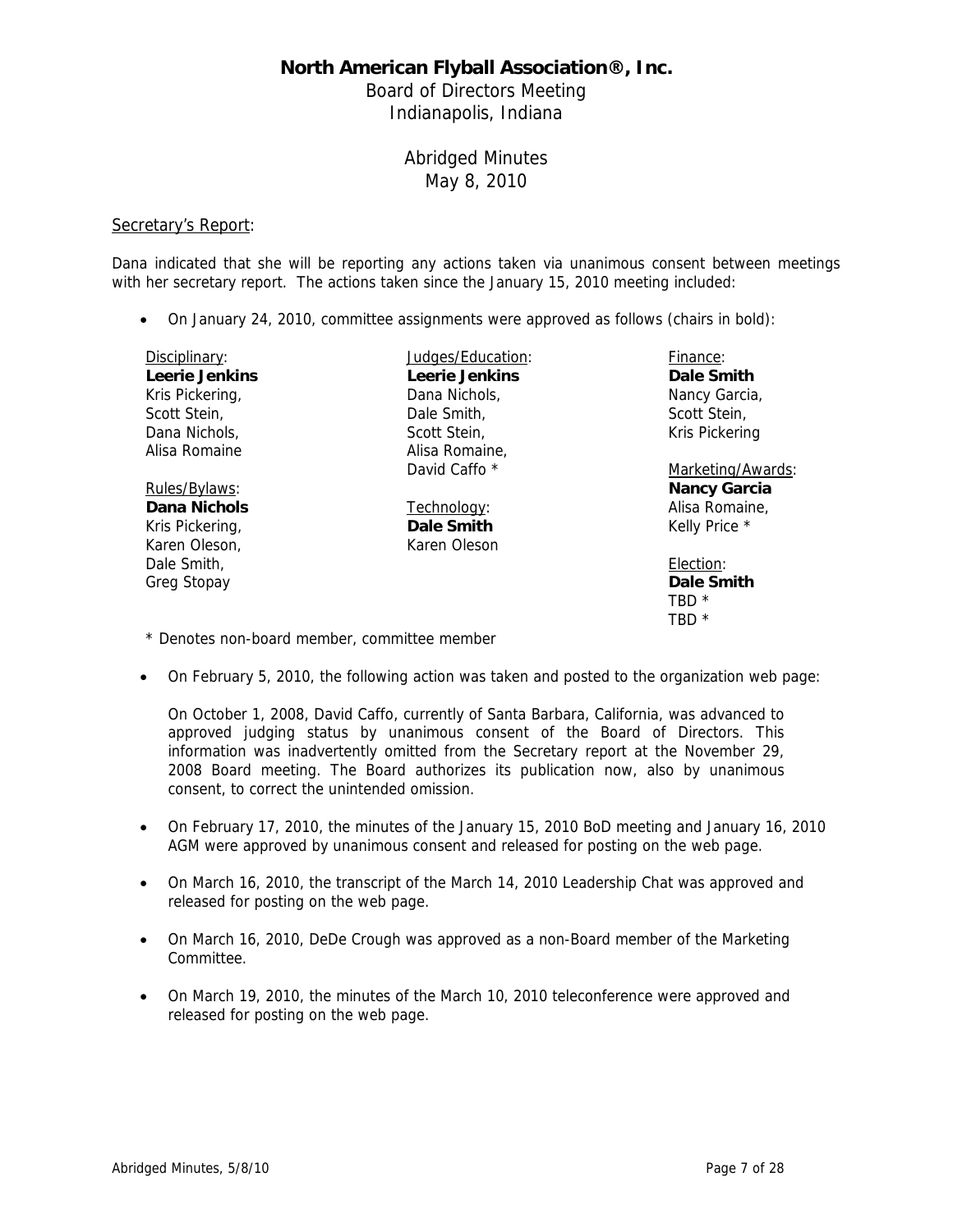Board of Directors Meeting Indianapolis, Indiana

> Abridged Minutes May 8, 2010

### **Standing Committee Reports**

### Marketing Committee:

Nancy Garcia gave the report of the Marketing Committee.

### **Media**

She announced that on July 10, 2010, Lee Heighton will be a guest on Dog Talk Radio. Nancy will send out a press release to NAFA News and for the web page as the date gets closer. The interview will be available online or available on their web page through a pod cast.

### **NAFA merchandise**

Nancy announced that she and Alisa have plans to start an online store with t-shirts, collared shirts, and hats. Alisa will handle all incoming orders on a weekly basis. The vendor will mail to the United States, but not to Canada. They are researching whether a separate store will be needed for Canadian orders. The store will be set up on the NAFA site. The web page still needs to be developed. Their current plan is for online credit card ordering only. Initially the products will be offered in grey, black, and white. Products offerings may be expanded once the store is established. They hope to have the store operational by the August meeting.

### **CanAm Classic**

Publicity:

Nancy indicated that DeDe Crough has been a welcome addition to the marketing committee. She has over 25 years of PR experience. DeDe has helped outline a press and media plan for the event. She is developing press releases and is also drafting a template for clubs to send out for their local media back home. Lee asked if there has been a flyer developed for this year's event. He suggested creating a flyer for our RDs to solicit vendors at dog shows and other events. Nancy said she and Greg would work on developing a vendor flyer. Nancy also reported that Kristi Asher, from a local club in Indiana will help reach out to the local Indianapolis area.

Hotel Program:

This year Nancy is working with a local person, Cindy Highberg, owner of Total Event Services, to have a more comprehensive hotel program. They have developed a list of Indianapolis hotels and negotiated rates to offer a large number of affordable options to our competitors. All of the hotel options are listed on the CanAm Classic web page. Two hotels are offering shuttle service to the fairgrounds. David Caffo was instrumental in helping Nancy set up the hotel program.

### Vendors:

Nancy reported that we are actively seeking out vendors this year. She sent invitations via email in March to 84 vendors. She has an additional 61 vendors she is approaching and will be sending out additional emails. Anyone who knows of vendors who may be interested is welcome to contact her. We already have a few vendors committed, including one with dog treats. Our main sponsors will also have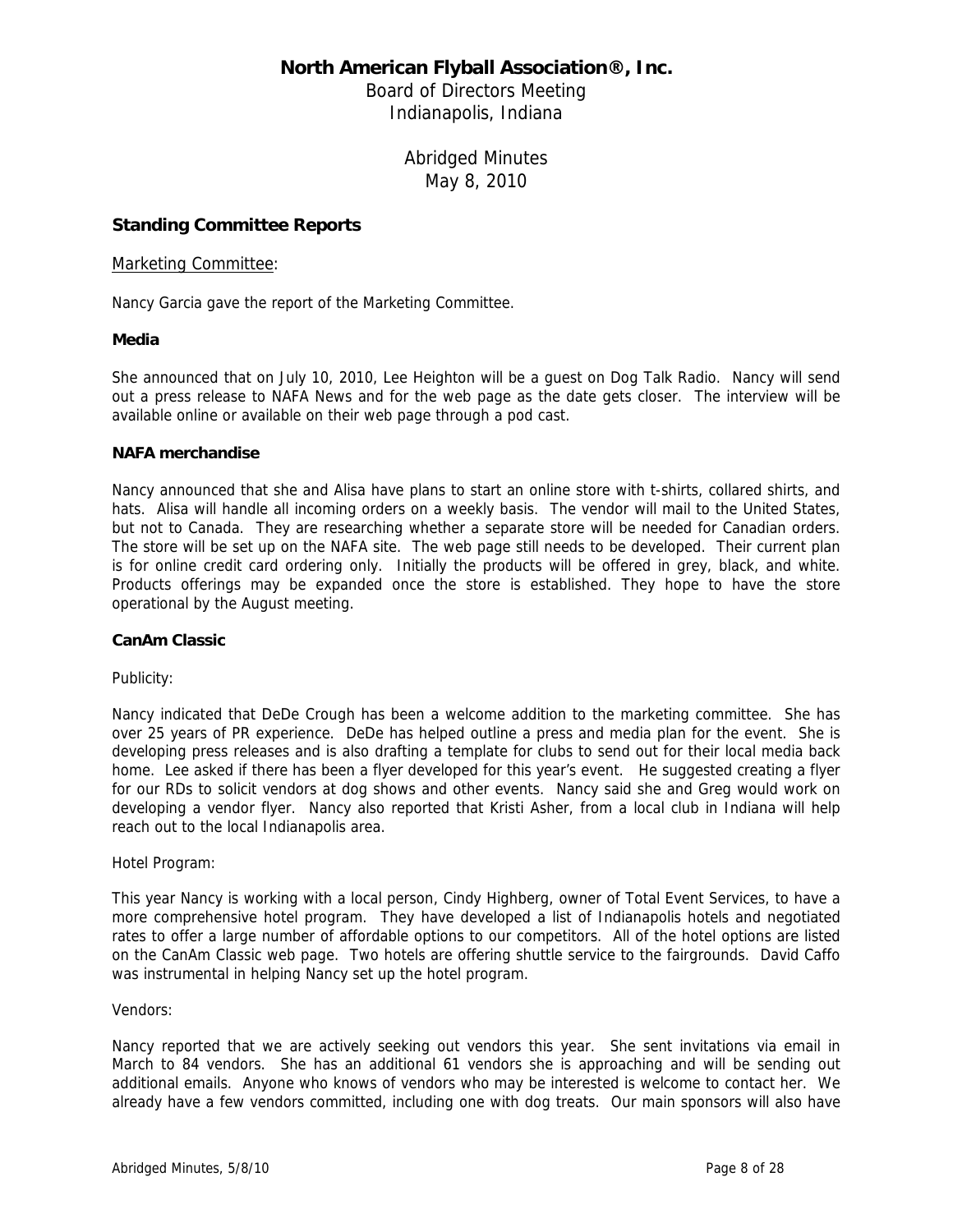Board of Directors Meeting Indianapolis, Indiana

## Abridged Minutes May 8, 2010

booths. No vending will be permitted in the crating areas. In response to inquiries for competitors wanting to set up booths, but who are also running dogs, she suggested that they pair up and go together on a 10x10 booth and work cooperatively to cover the booth during racing.

There was discussion of putting together an online bulletin board for people looking to share booth space, find dogs for open teams, share rides or hotel rooms, etc.

Shirts:

The CanAm "Be There" shirts advertising the event were very popular. Although initially offered to RDs and Board members, the shirts were opened up to the public. There will also be CanAm Classic shirts offered this year. The shirts will be by pre-order only. We will start taking orders beginning July 1, 2010.

Sponsors:

Nancy shared that we have already secured two Gold level sponsors – AKC Canine Partners and Centaur Wellness AVA Animal Health. We also have one Bronze level sponsor – FitPaws Canine Conditioning Equipment. She reported that we also have several divisional sponsors already signed up. They are listed on the CanAm Classic web page.

Nancy moved we enter executive session.

The Board entered Executive Session at 2:40 p.m.

The Board exited Executive Session at 3:07 p.m.

Nancy Garcia announced that Guinness World Records™ has approved application for NAFA® to attempt to set a world record in the newly established category, "largest flyball tournament."

A press release will be sent out.

#### Finance Committee:

Nancy Garcia and Kris Pickering reported on the current status of the Finance Committee projects in Dale Smith's absence.

#### **Fee structure**

At this point, the Committee does not have a recommendation as to whether fees need to be increased. We need to take a serious look at expenditures, but it's not clear whether we will need to increase tournament fees.

### **Budget**

Kris stated that she believes our organization needs to have a budget that is voted on and approved by the board, to be used as a guideline and planning tool. She is recommending that a budget be in place for the new fiscal year beginning October 1, 2010. The Finance Committee can draft the budget with the input of the Executive Director for review by the Board at the August meeting. This will also give us a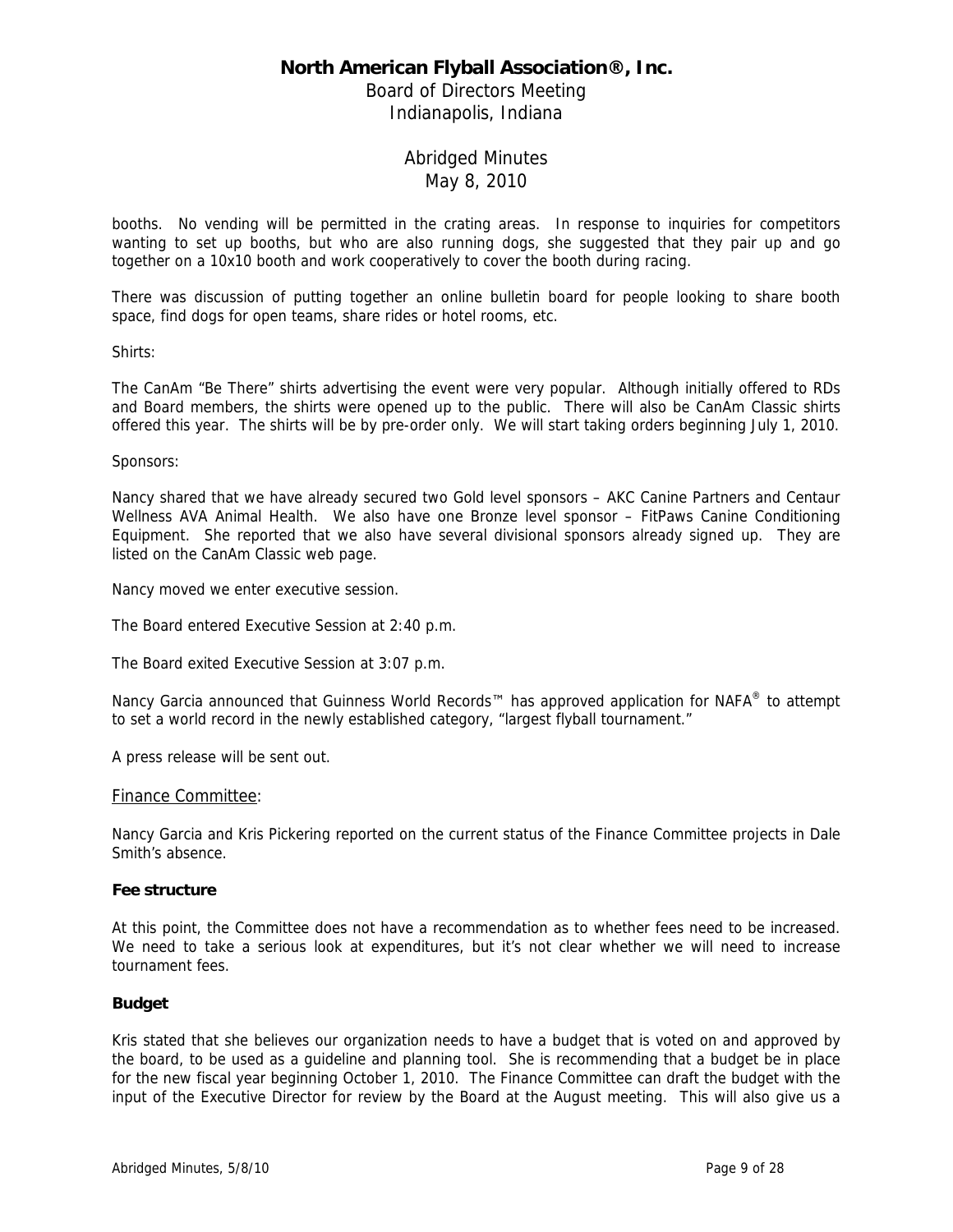Board of Directors Meeting Indianapolis, Indiana

## Abridged Minutes May 8, 2010

better idea of whether we need to increase fees and will give us more information before we consider making expenditures.

Nancy reported that Dale is not in favor of increasing fees now until doing further review. The Finance Committee will review the finances and develop a more formal budget in consultation with the Executive Director for review at the August meeting. They will make recommendations regarding sources of revenue, curbing expenses, and any recommendations on fees by the August meeting.

Kris discussed the major expenses on the balance sheet. Nancy has been going through our expenditures to see where we can save money. Kris also said she'd like to see a budget put in place for the CanAm Classic.

There was discussion that our organization cannot run completely on volunteer labor. Our honorariums are currently \$19,200.00 per year. Lee reported that he will probably have requests for increases.

Dana moved we enter executive session. Nancy seconded.

The Board entered Executive Session at 3:17 p.m.

The Board exited executive session at 3:21 p.m.

### Judges Committee:

Leerie Jenkins gave the report of the Judges Committee.

### **Advancements**

- Hugh Morrow, Etobicoke ON Apprentice to Provisional. The Judges Committee unanimously recommends advancement. Dana moved to adopt the recommendation and advancement. Alisa seconded. The motion passed unanimously.
- Amy Brubaker, Durham NC Provisional to Approved. The Judges Committee unanimously recommends advancement. Dana moved to adopt the recommendation and advancement. Alisa seconded. The motion passed unanimously.
- Dirk Elber, Christiansburg VA Provisional to Approved. The Judges Committee unanimously recommends advancement. Dana moved to adopt the recommendation and advancement. Alisa seconded. The motion passed unanimously.
- Scott Frerichs, Bartonville IL Approved to Supervising. The Judges Committee unanimously does not recommend this advancement. There was discussion about some of the Committee's concerns and concerns raised through the public comment period. The Committee held a teleconference with the applicant and addressed some of those concerns. Alisa moved to deny the application. Dana seconded. The motion passed unanimously.
- Phil Getty, Kokomo IN Approved to Supervising. Greg Stopay and Lee Heighton both recused themselves from the vote and left for the discussion as they are teammates with the applicant. The Judges Committee unanimously recommends advancement. There was discussion about the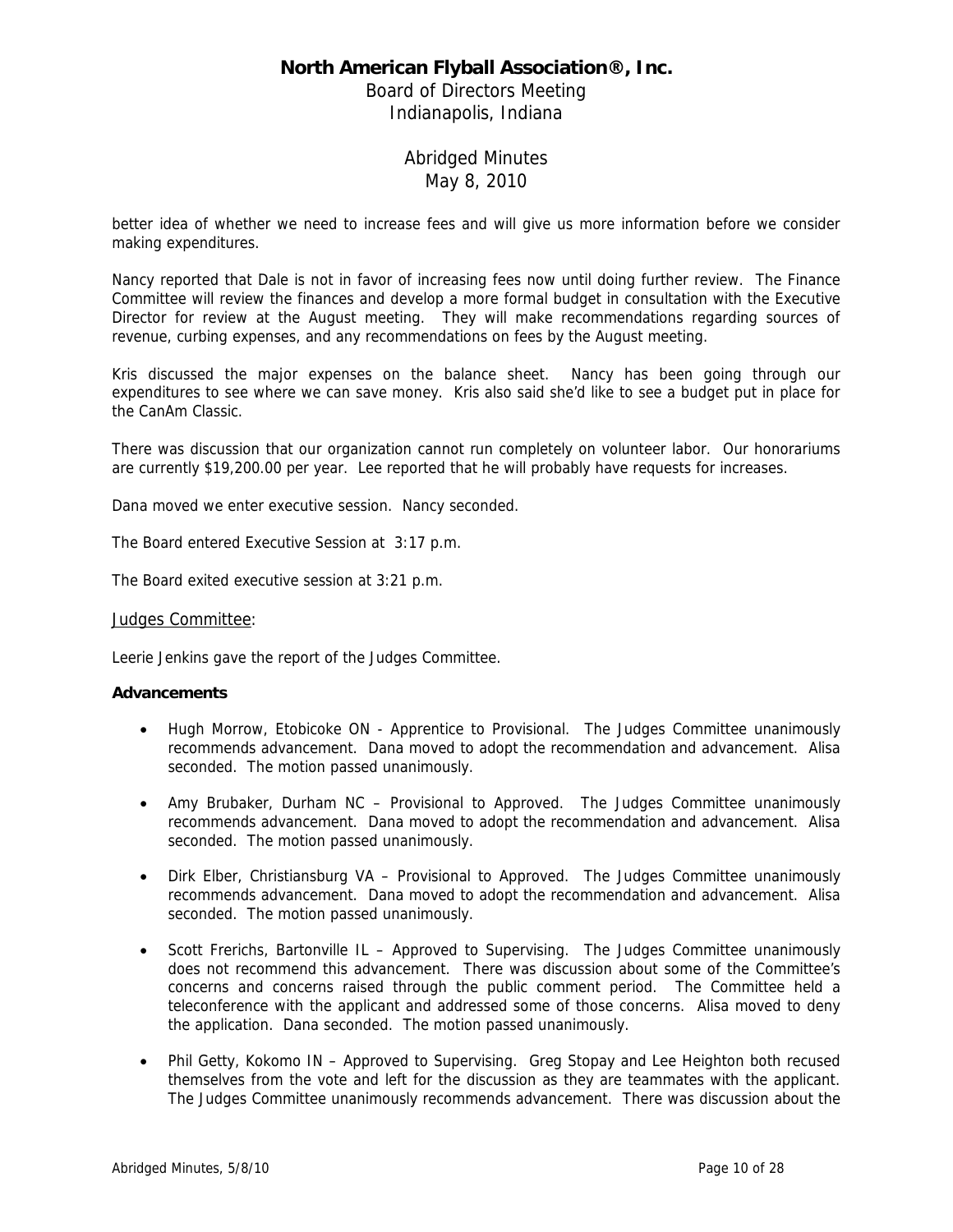Board of Directors Meeting Indianapolis, Indiana

# Abridged Minutes May 8, 2010

application and public comments received. Alisa moved to adopt the recommendation and advancement. Karen seconded. In favor: Nancy Garcia, Dana Nichols, Karen Oleson, Kris Pickering, Alisa Romaine, and Scott Stein (by proxy). Abstain: Greg Stopay. The motion passed.

### **Form modifications**

Leerie reported that the Judges Committee has suggested a modification to the judging review forms. The current forms have check boxes for "Provisional Judge Status," "Additional Experience Needed," and "Do not Recommend." This creates a problem when a judge is doing well for their level (first assignment, etc.), but still needs the additional experience before being advanced. The Committee is recommending that the Apprentice Judge Review Form, C.17, be changed to have two options: "Satisfactory Completion of Assignment" and "Do Not Recommend."

Dana moved to accept the recommendation of the Committee and modify the C.17. Alisa seconded. The motion passed unanimously.

The Provisional Judge Review Form, C.18, does not have a space for the name of the Tournament Director or Regional Director filling out the form. The Committee recommends that information be added.

Dana moved to accept the recommendation of the Committee and modify the C.18. She also moved to make the recommendation language parallel to that of the C.17 as just amended. Alisa seconded. The motion passed unanimously.

### **Training Videos**

Dana gave an update on the status of the line & box judge training video. She indicated that Dan Phillips is going through hours of tournament footage to put together some initial clips. The Committee is hopeful that the video will be completed prior to the CanAm Classic event.

### Technology Committee:

No Technology Committee report was given. Lee addressed some technology issues in his Executive Director report.

### Rules Committee:

Dana Nichols gave the report of the Rules Committee. Kris Pickering took over secretarial duties during the report.

The Rules Committee adopted a different format for this meeting, given the number and complexity of the issues presented to the Committee. We met several times by telephone and developed or adapted proposed draft language that in turn was incorporated into a printed report circulated, first to the board, then to the website in the hopes of getting input before the meeting.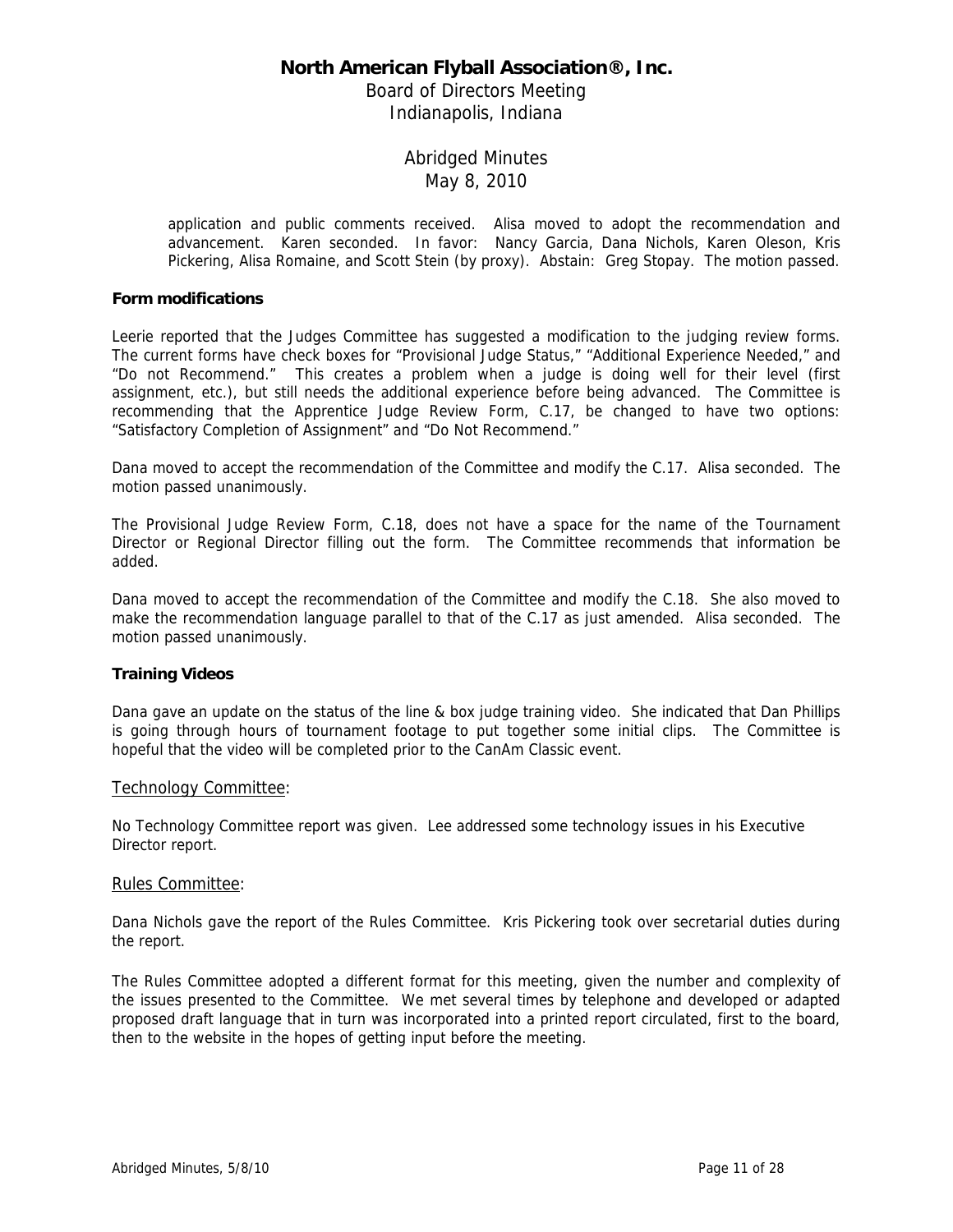Board of Directors Meeting Indianapolis, Indiana

> Abridged Minutes May 8, 2010

### 1. Balls permitted

The Rules Committee received questions about whether the current rule regarding balls adequately addresses some of the balls currently in use, such as foam core balls. There was also a concern raised by Steph Doerr about the legality of balls that squeak. Our current rules do not prohibit balls with squeakers. The Rules Committee unanimously recommends the following clarification, which if adopted would also prohibit balls with noise makers.

Proposed modifications to Section 1.2 – Balls (page 3 of the current rulebook):

Each club shall have a supply of round balls subject to the size, safety, and comfort of the dogs. Approved balls may be any color, must bounce when dropped onto a hard surface, must roll, and must perform as required per Chapter 1 Section 1.1(d). Balls may not contain a noise maker, e.g. bells or squeakers.

The rationale for adopting the proposed rule is stated in the draft. Dana moved to adopt the proposed language. Greg seconded.

Discussion followed concerning complaints in the runback area about squeaky balls being used in the runback area but not at the box. Alisa clarified that using squeaky balls in the runback to distract another team's dogs in the runback. The sole issue targeted by the rules is the balls being used at the box that have squeakers. This prohibition does not apply to balls used in the runback area.

Dana moved to amend to add this language. "Approved balls to be retrieved from the box may be any color, etc." Greg seconded. The motion passed unanimously.

The final rule as passed was:

Each club shall have a supply of round balls subject to the size, safety, and comfort of the dogs. Approved balls to be retrieved from the box may be any color, must bounce when dropped onto a hard surface, must roll, and must perform as required per Chapter 1 Section 1.1(d). Balls may not contain a noise maker, e.g. bells or squeakers.

### 2. C.6 Tournament Results Form

The rules committee recommends modifications to C.6 Tournament Results Form to comply with new rules for sending electronic results. Since we no longer require teams to send in time sheets, this change is needed to conform the form to the modification made in January to the current rule.

Dana moved to adopt the modifications to the form. Alisa seconded. The motion carried unanimously. [Attached as Attachment F]

### 3. Bylaw Review

The bylaw review is still ongoing and should be in final form for the Board to vote on at the August meeting.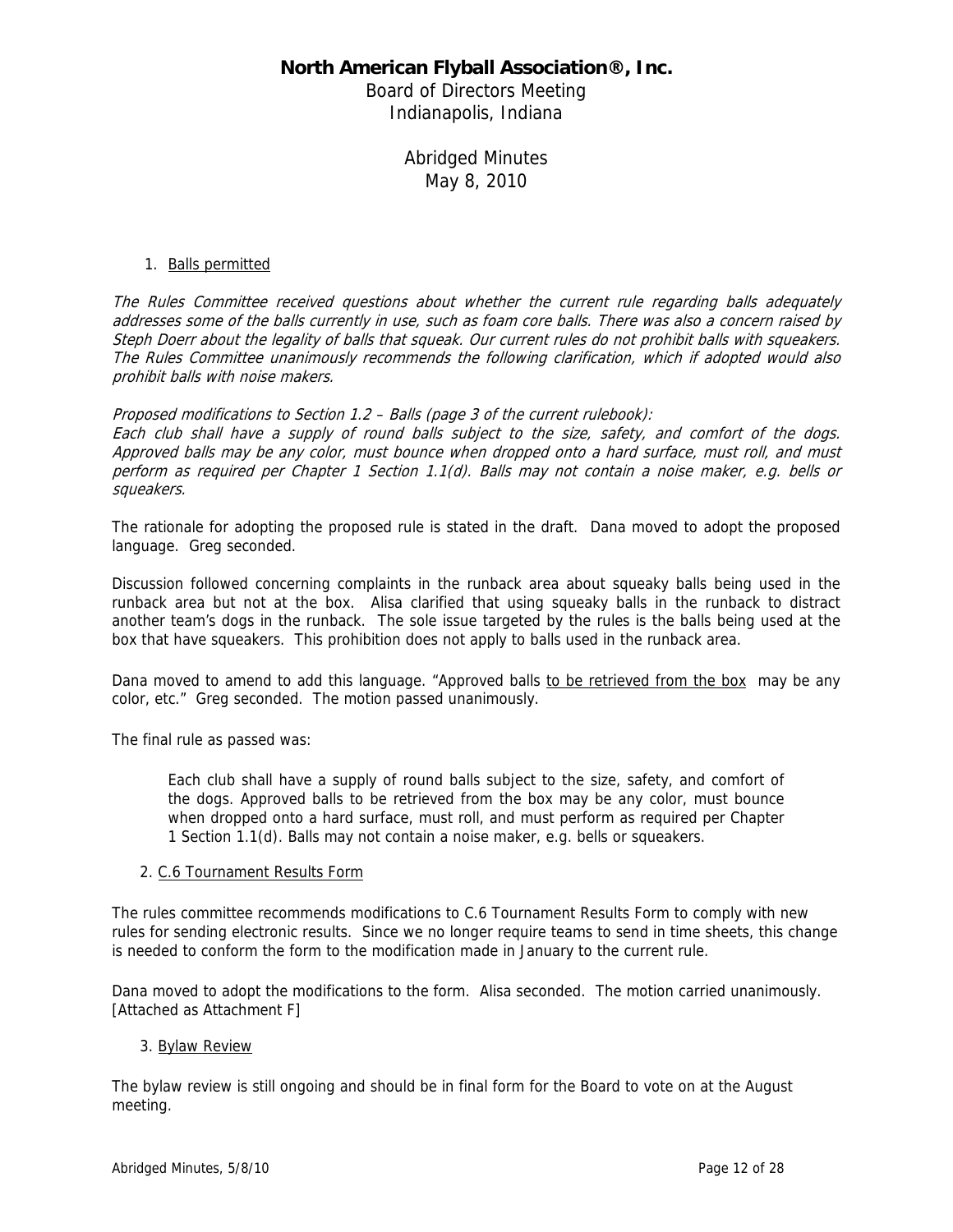Board of Directors Meeting Indianapolis, Indiana

> Abridged Minutes May 8, 2010

#### 4. Double running of dogs

Elizabeth Theesfeld wrote to express concern with double running of dogs, specifically, the safety and well being of dogs who are run on two teams. The Rules Committee previously addressed a similar issue at the August 2009 meeting and declined to recommend a rule change, stating:

We hope that dog owners know when their dogs are capable of safely double running. Many factors may go into this equation, including weight and condition of the dog, weather factors such as heat and humidity, and the age and experience of the dog. NAFA expects flyball competitors to take care of their dogs, to realize the physical limitations of their individual dogs, and treat them humanely.

The Rules Committee continues to believe that double running is an issue, but one which depends so much on handler and judge assessment of the dog's condition and what is being asked of it that no onesize-fits- all rule is adequate. We do propose, however, the following amendment to the Code of Ethics, to clarify that it is a violation to run a dog who is not in adequate physical condition for the number of races the dog is being asked to run:

### Section 5.1 – Code of Ethics (page 23 of the current rulebook)

(d) Misconduct shall include, but not be limited to, abusive or foul language, demonstration of dissatisfaction with a judge's decision, inhumane treatment of a dog, racing a dog who is not in adequate physical condition for the number of heats the dog is asked to run, demonstration of poor sportsmanship, willful violation of the rules with the intent to gain an unfair advantage, or any other behavior or altercation that would leave a spectator or exhibitor with an unfavorable opinion of Flyball.

Dana indicated that the Board has received a number of complaints over the years about excessive double running of dogs. We received a recent complaint re-raising this issue. The Rules Committee remains concerned about health and safety not just of double run dogs but also dogs in general. There is no true safe harbor because excessive running varies with the dog and the dog's condition. What we're proposing to address this is to add an express provision in the Code of Ethics providing for sanctions against over-running.

Dana moved to adopt the language. Kris seconded. The motion passed unanimously.

In reviewing the rules, the Committee also noticed that non-regular classes were not included, so we are proposing modifications to make sure that a dog is not also run in non-regular classes, such as pee-wee, etc. and recommending a modification to make 3(e)(i) parallel with other rules.

Proposed rule modifications:

### **CHAPTER 3 - TEAMS AND TIMESHEETS**

(e) A dog may be listed on two timesheets per day unless:

(i) All entries received for a tournament's limited entry Regular Class were not accepted at the conclusion of the automated draw.

(ii) The timesheets are in the same class of competition.

(iii) The dog is listed on a timesheet in Veterans Class. A dog listed on a time sheet in the Veteran's class at a tournament may not be listed on a time sheet for any other class of competition in that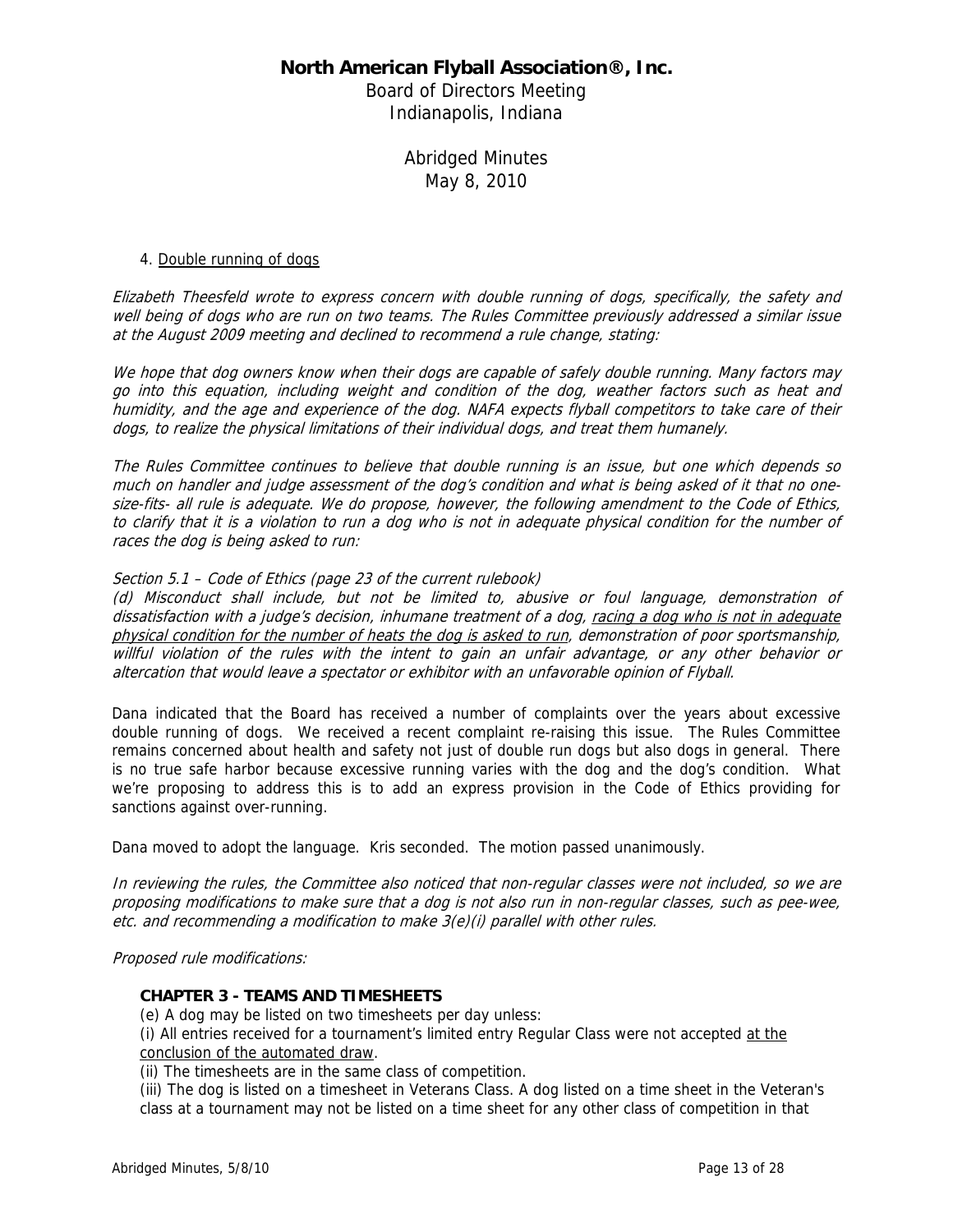Board of Directors Meeting Indianapolis, Indiana

> Abridged Minutes May 8, 2010

tournament unless the classes are scheduled so as to be run on separate days to a maximum of one additional class.

### **Section 6.2 - Classes of Competition**

(a) NAFA® recognizes five classes of competition: Regular, Multibreed, Open, Veteran's and Non-Regular.

(b) The NAFA® Regular class of competition includes teams made up of any breed(s) of dog and/or mixed breeds and **must be offered at every sanctioned tournament**.

(c) A Non-Regular class (Pee-wee, four-of-a-kind, etc.), is …

(d) In Multibreed competition, teams must consist of …

(e) The Open Class is subject to all existing NAFA® Rules of Racing and Corporate Policies and Procedures except that the 87 day rule stated in Section 7.5(a) of the Corporate Policies and Procedures does not apply to the Open Class. The Open Class is subject to the following additional specific rules: (i) Other Classes or Time Sheets. A dog that is listed on a timesheet for a team in the Open Class may be listed on the timesheet for one additional team in another Class on the same day, except in

circumstances where a second entry would be prohibited by Sections 6.2(f) or (q) of the NAFA $\circledR$ Policies and Procedures.

(ii) Club Affiliation. A dog's club affiliation is not affected by reason of running in the Open Class. (iii) Seeding. …

(iv)Record Times and NAFA® Seed Times…

(f) In the Veteran's class, every dog … (i) Race Schedule…

(ii) False Starts. In the Veteran's class, …

(iii) Jump Heights. In the Veteran's class, …

(g) No dog shall be listed on more than one time sheet in any given class of competition. A dog listed on a time sheet in the Veteran's class at a tournament may not be listed on a time sheet for any other class of competition in that tournament unless the classes are scheduled so as to be run on separate days to a maximum of one additional class.

(h) Dogs may not compete in more than one class at a NAFA® sanctioned tournament except: (i) When the tournament's regular class is unlimited or;

(ii) When all entries received for a tournament's limited entry regular class are accepted at the conclusion of the automated draw.

Dana noted that the rules for non-regular classes seem to permit the dog to be triple listed if one is in a non-regular in addition to regular and open. The Committee has proposed language to specify that this would not be permitted.

Kris moved to adopt the proposed changes. Dana seconded.

There was discussion regarding the proposed language. Karen noted that Section 6.2 had redundant language defining when it is permissible to list dogs on more than one timesheet. Dana indicated she would rather have the language in there twice to avoid any confusion. Nancy noted that the open provisions are unto themselves because they are specifically in the open section. Karen was concerned about what can and can't be on time sheets in reading from rule 6.2.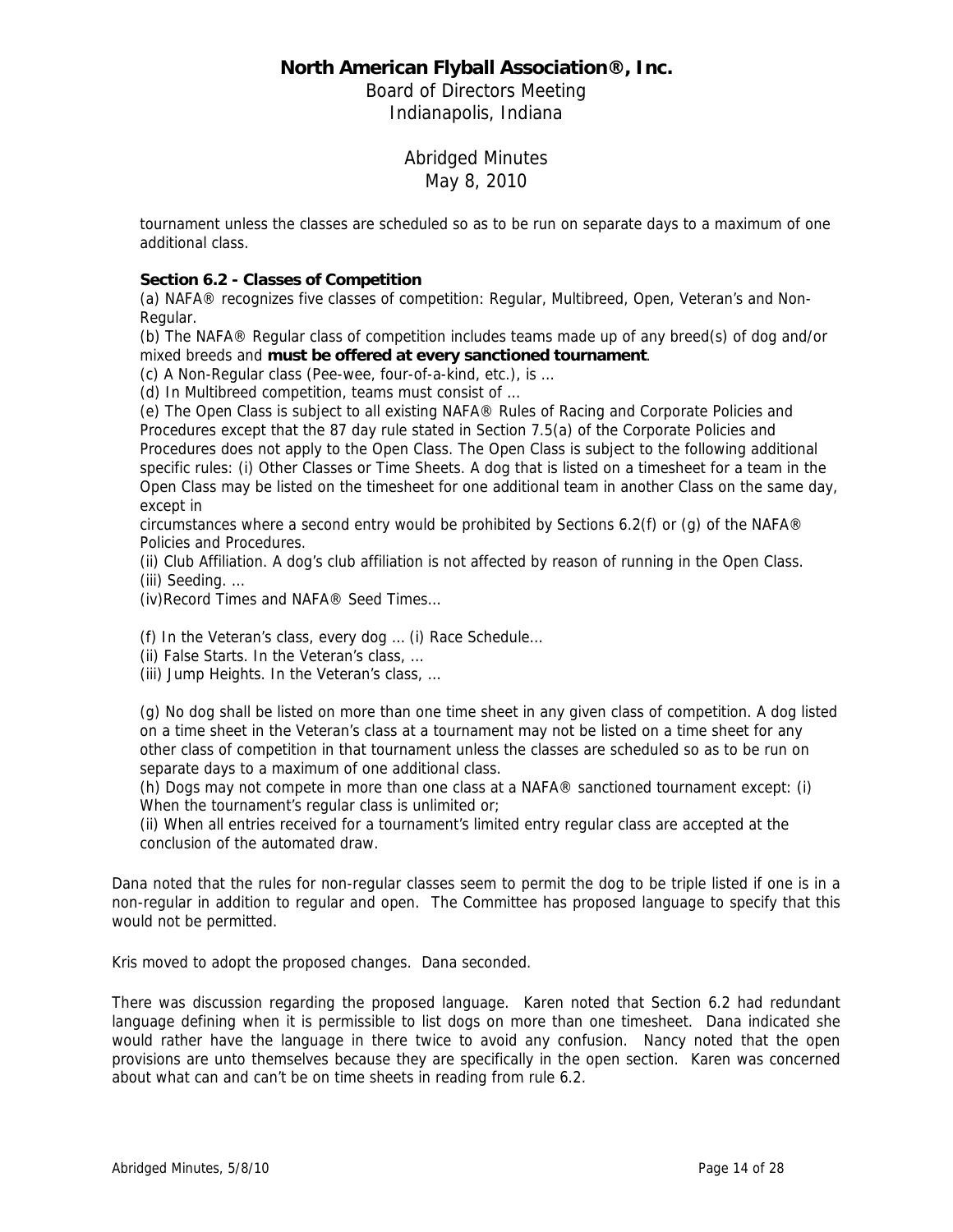Board of Directors Meeting Indianapolis, Indiana

> Abridged Minutes May 8, 2010

The motion carried unanimously.

#### 5. Use of shields or other attachments to box

Lisa Peckham submitted a request to the Rules Committee for clarification of whether shield or wings could be attached to the box and, if so, what rules applied during the race.

The Rules Committee has reviewed this issue and believes that currently shields, wings, or other attachments to the box are permitted as long as the boxloader does not change them during racing. There was a split as to whether the attachments may exceed box dimension during the race, for instance, if a dog bends a wing outside permitted box dimensions during racing. The majority of the committee recommended a modification to the rule to find that any attachments could not exceed the box dimensions during racing. Other members of the committee were against such a proposal, primarily because of the difficulty of enforcing the rule.

#### The proposed rule change to Section 1.1(e)(v) (page 2 of the current rulebook):

The box shall not exceed these dimensions at any time during racing (including any attachments to the box, e.g. carrying handles, cocking devices, or shields/wings). The boxloader may not change the configuration of the box during the heat except as needed to load the ball or to straighten the box if it has shifted during the heat.

#### Alternate proposed language:

The box shall not exceed these dimensions at any time during racing (including any attachments to the box, e.g. carrying handles, cocking devices, or shields/wings). The boxloader may not add or remove any attachments during the heat except as needed to load the ball. There should be no moving parts operational during the heat other than those responsible for moving the ball. Parts of the box should not move except for loading and launching the ball.

Dana reviewed the history of the issue. Previously there were teams attaching a flexible flap or wing or shield to the side of the box to help with the dog's turn. When Sam Ford was Executive Director, he examined these outside a board meeting and decided they were legal. Initially the challenge was whether these constituted training in the ring. It was discussed in a Board meeting in August of 2007 concerning a prototype box with a foam jump board attached to mat in front of the box. On a split vote, the Board of Directors determined it did not constitute training in the ring. Later, though, pictures demonstrated a safety concern that hadn't been initially appreciated and so Sam disapproved the box.

There was some question whether these devices are still legal if they bend outside the permitted box dimensions during the race. Sam's decision on this issue wasn't recorded anywhere so Dana consulted with him. He indicated that in his prior decision, the devices would still be legal. He did specify that flaps could not be taken on and off by boxloaders between dogs. They must stay the same during the entire heat, unless inadvertently removed by a dog hitting them.

The issue has now resurfaced because it seems to be called differently by different judges. Some judges have called inflexible shields as dangerous and impermissible unless they flex; other judges rule that if they flex outside the dimensions of the box, they violate the rules.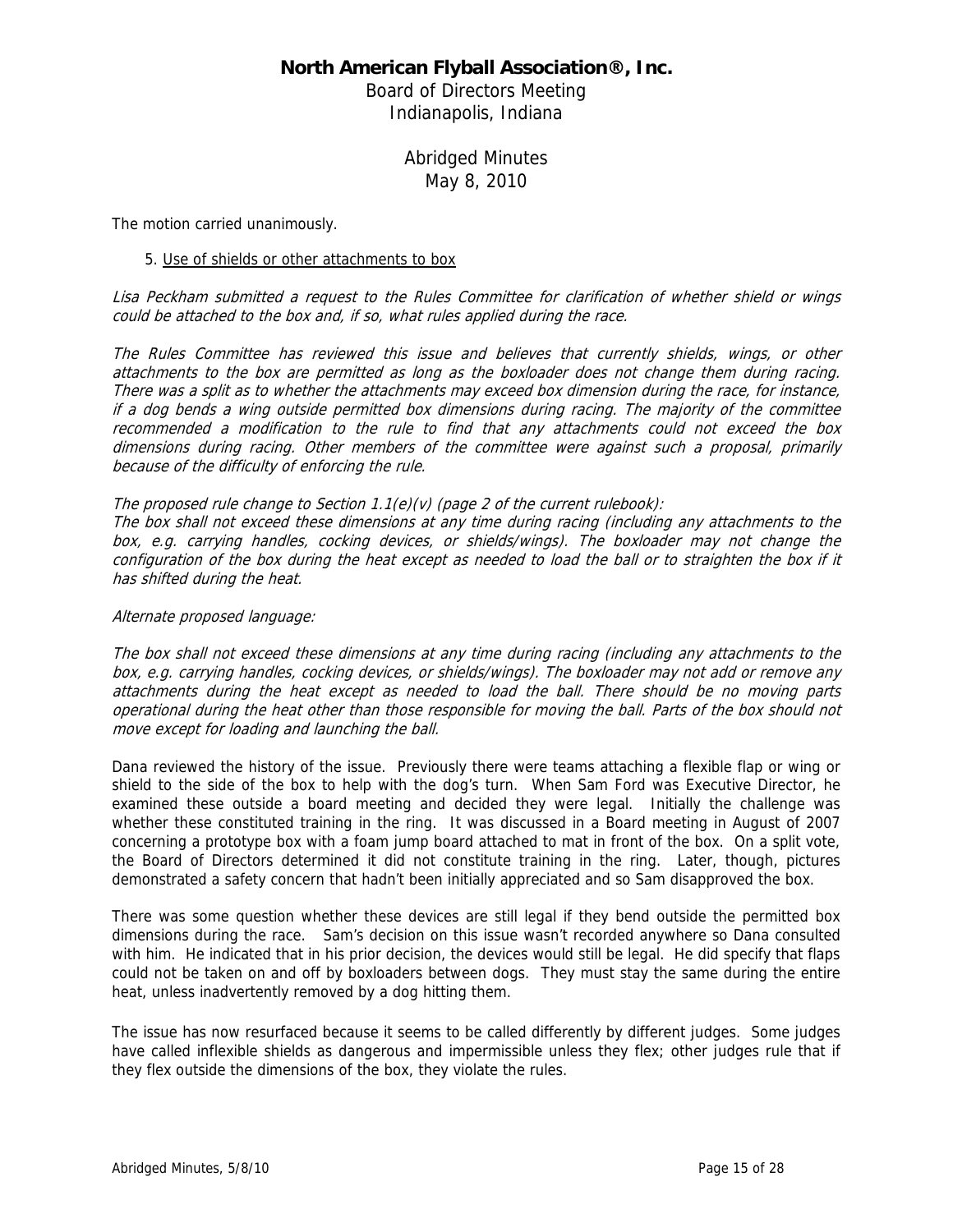Board of Directors Meeting Indianapolis, Indiana

# Abridged Minutes May 8, 2010

The Rules Committee decided to research the issue and work from the ground up. The Committee reached consensus that the flaps should not be able to be attached and detached during racing. The majority of the Committee believed that the box should not flex outside the dimensions during racing, and that shield or flaps flexing outside the size limitations would be prohibited by the rules as written. One committee member expressed concern about how a judge would know if a box had flexed outside the dimensions or not.

The Committee drafted two versions of modifications to the current rule. The second version prompted several comments from box designers concerned that the language would prohibit a springback type box. The Committee did not want to discourage or outlaw use of these types of boxes.

Greg expressed that there should be no training aid attached to the box while racing, including these types of flaps or wings. He felt there was risk to the safety of the dog inherent in any training aid that is attached to the box because the incentive exists to use a rigid piece that is unsafe to the dog.

Alisa noted that inflexible pieces may not be a safety concern where dogs are adequately trained on the boxes. She also asked why there should not be any moving parts.

Kris expressed the opinion that the Board does not want to stifle creativity in box design.

Lee indicated that an opinion offered by an ED is not binding as a rule interpretation. He was concerned that the prior ED's interpretation was being taken as binding.

The Rules Committee's primary goal was having clarity in the rule so that the rule was uniformly applied by judges. This also gives more consistency for competitors.

Dana indicated that the Board has a number of options. Flaps can be allowed without limitation; be allowed, but have some limitations; or be prohibited completely. There is some legitimate interest in promoting innovative box design; conversely, it causes a host of potential safety and training-in-the-ring concerns.

Karen noted that if it could be designed safely and did not exceed the dimensions, the aids should be fine but otherwise not.

Greg moved to disallow use of wings, shields, or flaps as training aids on boxes in competition. Nancy seconded.

There was further discussion of whether as worded this would prohibit a 20 inch box with 2 inch curved foam on either side. The consensus was that it would probably be prohibited. It could be a different issue depending on construction and, if an integrated design, could and should be submitted to NAFA for review as to whether it would be permitted or not. Worry was expressed about the term "integrated" – would depend on whether it's a flap, wing or shield, not whether it's integrated.

Kris shared an opinion expressed by Scott Stein in anticipation of this issue being raised at the meeting: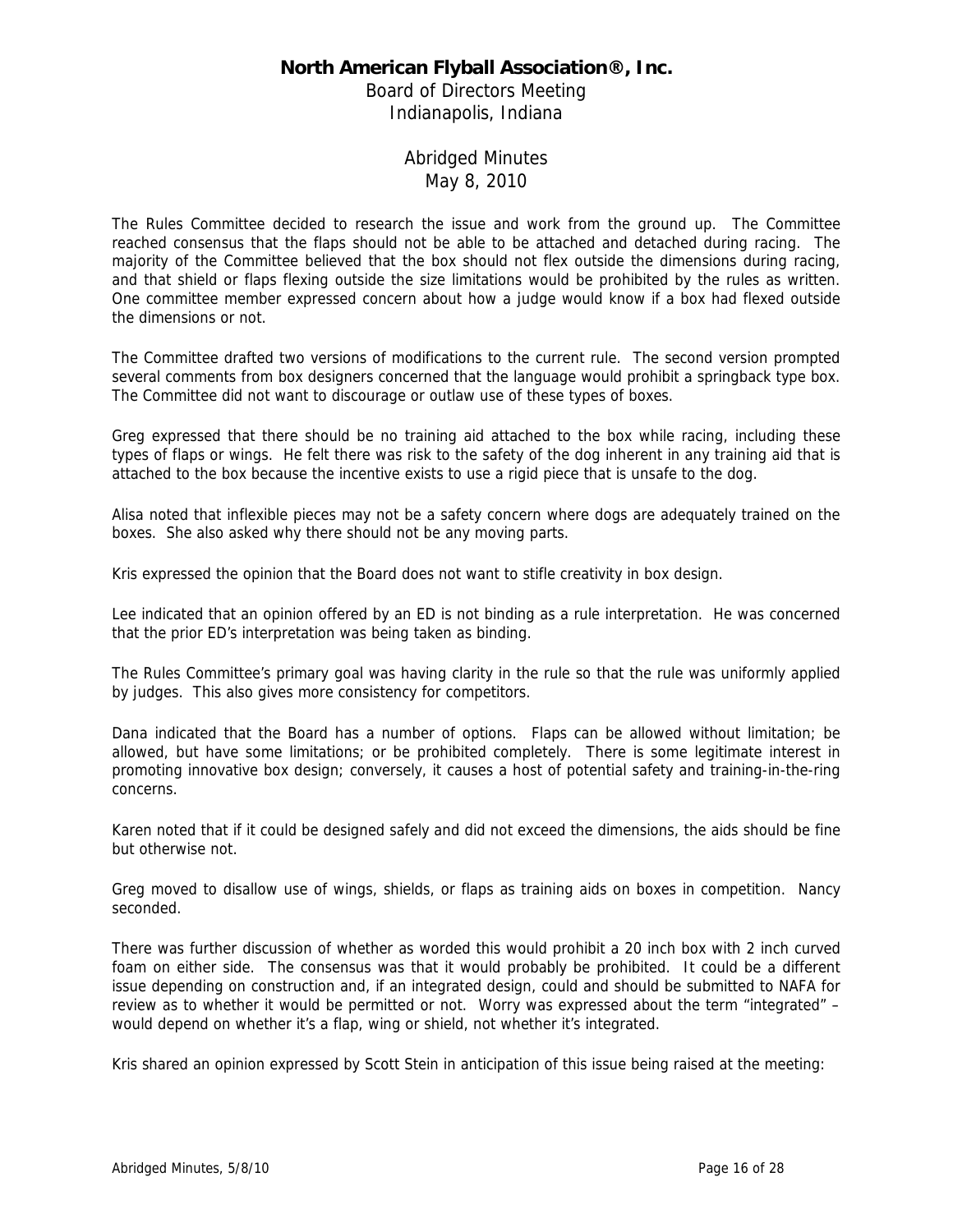Board of Directors Meeting Indianapolis, Indiana

# Abridged Minutes May 8, 2010

I do not want NAFA getting into approving new box designs. We have set specs regarding how large a box should be, and provided boxes fit within those specs throughout the race, that should be good enough. I am of the opinion that every box evolution is designed to make the dogs turn better through changing the shape of the box. Putting a flap there that makes a dog's turn tighter is just an evolution in box design and not training in the ring (provided the box stays within specs during the race).

In favor of Greg's motion: Nancy Garcia, Dana Nichols, and Greg Stopay. Against: Karen Oleson, Kris Pickering, Alisa Romaine, and Scott Stein (by proxy). The motion failed.

Kris moved to adopt the language, "The box shall not exceed these dimensions at any time during racing (including any attachments to the box, e.g. carrying handles, cocking devices, or shields/wings)." Alisa seconded the motion.

There was discussion regarding this motion. Dana argued that this language makes the rule even more permissive than it already is in that it removes the current limitation that it stays the same throughout the race. She indicated that we are already more permissive than any other dog sport regarding warming up and training in the ring before each race. Greg shared that opinion.

Kris amended her motion to add "during the heat" instead of "during racing." Alisa accepted the amendment.

In favor of the motion: Karen Oleson, Kris Pickering, Alisa Romaine, and Scott Stein (by proxy). Against: Nancy Garcia, Dana Nichols, and Greg Stopay. The motion passed.

Lee Heighton vetoed the motion. He indicated he supports the Board's prerogative to address whether to allow wings or not and to address the penalty for boxes that move outside the plane. But, he is adamantly opposed to the language passed because adding and removing attachments during the race is changing the configuration of the box while racing and is blatant training in the ring.

Karen pointed out that the conduct of the boxloader pursuant to Section 8.3 "the heat" does not allow the boxloader to change the configuration of the box during racing.

Dana believes it needs to be clarified regardless of Section 8.3 because of the current inconsistent interpretations of the rule.

Karen moved to adopt the following language:

The box shall not exceed these dimensions at any time during the heat (including any attachments to the box, e.g. carrying handles, cocking devices, or flaps/shields/wings). The boxloader may not change the configuration of the box during the heat except as needed to load the ball or to straighten the box if it has shifted during the heat. If the box exceeds these dimensions at any time during the heat it will result in the loss of the heat.

Alisa seconded the motion.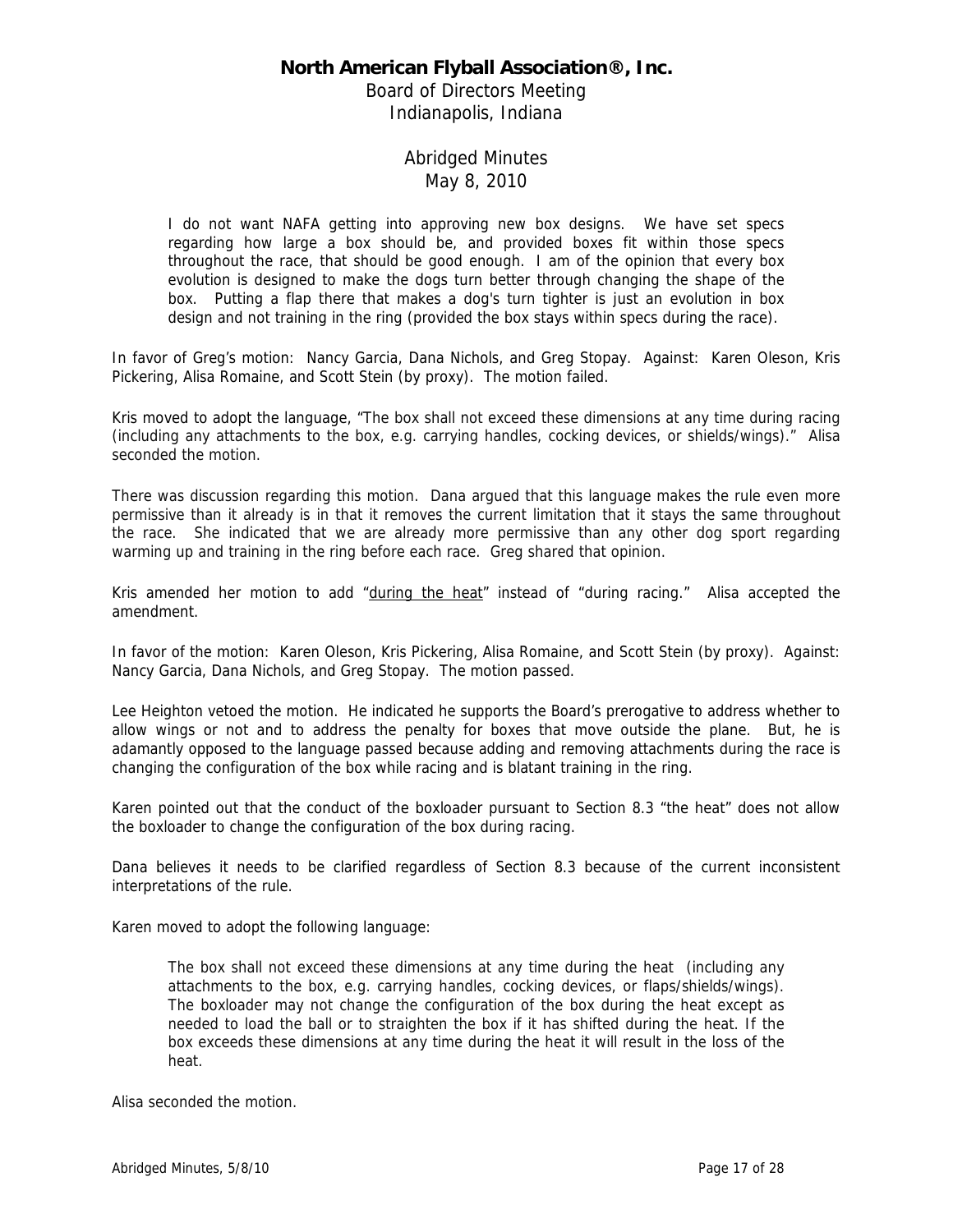Board of Directors Meeting Indianapolis, Indiana

## Abridged Minutes May 8, 2010

There was discussion regarding the motion. Dana clarified that the rule would be similar to how they are currently handled, except that if the flap exceeds the box dimensions during the heat, it would result in a loss. There was further clarification that it would not be a flag where the dog could be rerun, but that the team would essentially forfeit the heat.

Leerie asked if the Board was comfortable that the judge retains the authority to deem a box unsafe? He suggested that the rule should include a sentence that says, "Judges have the discretion to declare a box unsafe and therefore not usable."

There was discussion that although the rules express the concept that dog safety is paramount above all, there is no harm to making that explicit in this setting.

Kris suggested an amendment to the motion to add, "Judges have the discretion to declare a box unsafe and therefore not usable." Karen and Alisa accepted the amendment.

There was a note that if this proposal is adopted, it should be included in the line and box judge training video because box judges will be in the best position to judge whether the flap exceeds the dimensions while racing. Dana expressed that as a practical matter, many teams may choose not to use this type of aid given the risk of exceeding the dimensions and forfeiting the heat.

In favor of the motion: Dana Nichols, Karen Oleson, Kris Pickering, and Alisa Romaine. Against: Nancy Garcia and Greg Stopay. Abstained: Scott Stein (by proxy). The motion passed.

The final language passed was:

The box shall not exceed these dimensions at any time during the heat (including any attachments to the box, e.g. carrying handles, cocking devices, or flaps/shields/wings). The boxloader may not change the configuration of the box during the heat except as needed to load the ball or to straighten the box if it has shifted during the heat. If the box exceeds these dimensions at any time during the heat it will result in the loss of the heat. Judges have the discretion to declare a box unsafe and therefore not usable.

[Please note that after the meeting, the Board received some questions as to whether the language adopted resulted in a no finish as well as a loss of the heat. The Board adopted modifications to the language by unanimous consent on May 18, 2010 to state, "If the box exceeds these dimensions at any time during the heat the team shall be awarded a "No Finish." ]

### 6. Minimum runback

The Rules Committee received a proposal from Jon DosPassos requesting tournaments with less than 45 feet of runback not count for regional points.

The current rulebook specifies a minimum runback of 29 feet. The Rules Committee discussed at length possible safety and training issues involved with tournaments with runback this short. Training methods have changed substantially over the years and there was concern that the existing minimum runback rule did not provide adequate runback for an increasing number of dogs and teams. After discussion and research, the Committee was unanimous in recommending that the minimum runback be increased to 50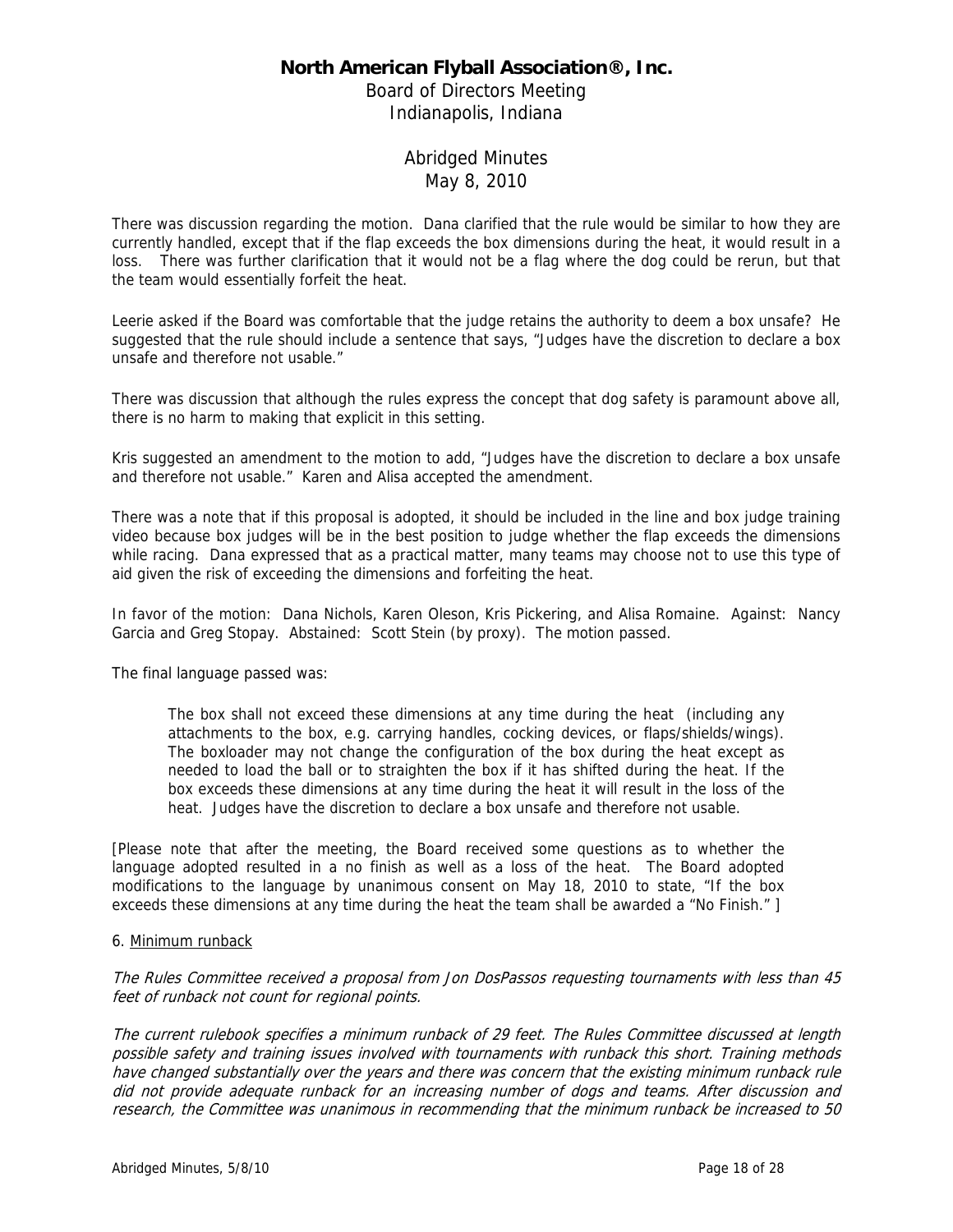Board of Directors Meeting Indianapolis, Indiana

> Abridged Minutes May 8, 2010

feet. The Committee was also unanimous in recommending that the Executive Director should be empowered to grant exceptions to the minimum runback where adequate notice was given to teams and appropriate safety measures were put in place. The Committee was split as to whether tournaments where exceptions were granted should count for regional points.

The proposed rule modification is:

### **Section 2.4 - Ring Layout**

(a)The minimum area required for two regulation lanes is approximately 30 feet by 110 feet. There shall be two racing lanes set a minimum of 12 feet from center to center and a maximum of 17 feet center to center. In cases of racing lanes being placed on hard surfaces or carpet (such as indoor/outdoor carpet where rug burns are possible), each racing lane shall be matted at a minimum 4.5 feet on either side of the racing lane center line for the length of the racing lane leading up to the first jump and an area from the last jump to the backstops. Where sod, dirt, grass or similar surfaces are available, matting shall not be required. All racing surfaces must be free of apparent contaminants. The length of the racing lane shall include an area not less than 50 feet leading up to the start/finish line and an area behind the box and in front of the backstops to a minimum of 5 feet and that the backstops may protrude up to 2 feet in front of the box line. For tournaments held in venues that will not accommodate 50 feet of runback, the tournament director may apply for an exception from the Executive Director if adequate notice is given to teams and appropriate safety measures are put in place. If the Executive Director grants an exception, the tournament will/will not count for regional points.

### The Committee also recommends a modification to the diagram in the rulebook to reflect any changes to the minimum runback.

Dana reviewed the proposal received by the Rules Committee. There was concern from the Committee that it was long overdue to modify the minimum runback. The Committee unanimously recommended increasing the minimum runback to 50 feet. There was concern, however, for venues that cannot meet this requirement and might dramatically affect a regions ability to host tournaments. The Committee felt that the ED should have discretion to approve a site with fewer than 50 feet provided it could be demonstrated it wasn't a safety problem. The committee split as to whether sub-50-foot discretionarily approved runback venues should be eligible for regional points.

After the Rules Committee discussed this issue, several corollary issues arose: (1) an email received shortly before the meeting reports a tournament venue was advertised as having 60 feet of runback and in fact there was only 40 feet of matted runback with the remaining 20 was unmatted concrete; and (2) a related concern was sent in about the types of mats being advertised and used – advertising tough spun and then everything other than where the jumps themselves are was something much thinner. There was also an additional comment received noting that the backstop behind the box should be measured from the box line, rather than from the back of the box. This concern was included in the language below.

Dana moved to adopt the following language: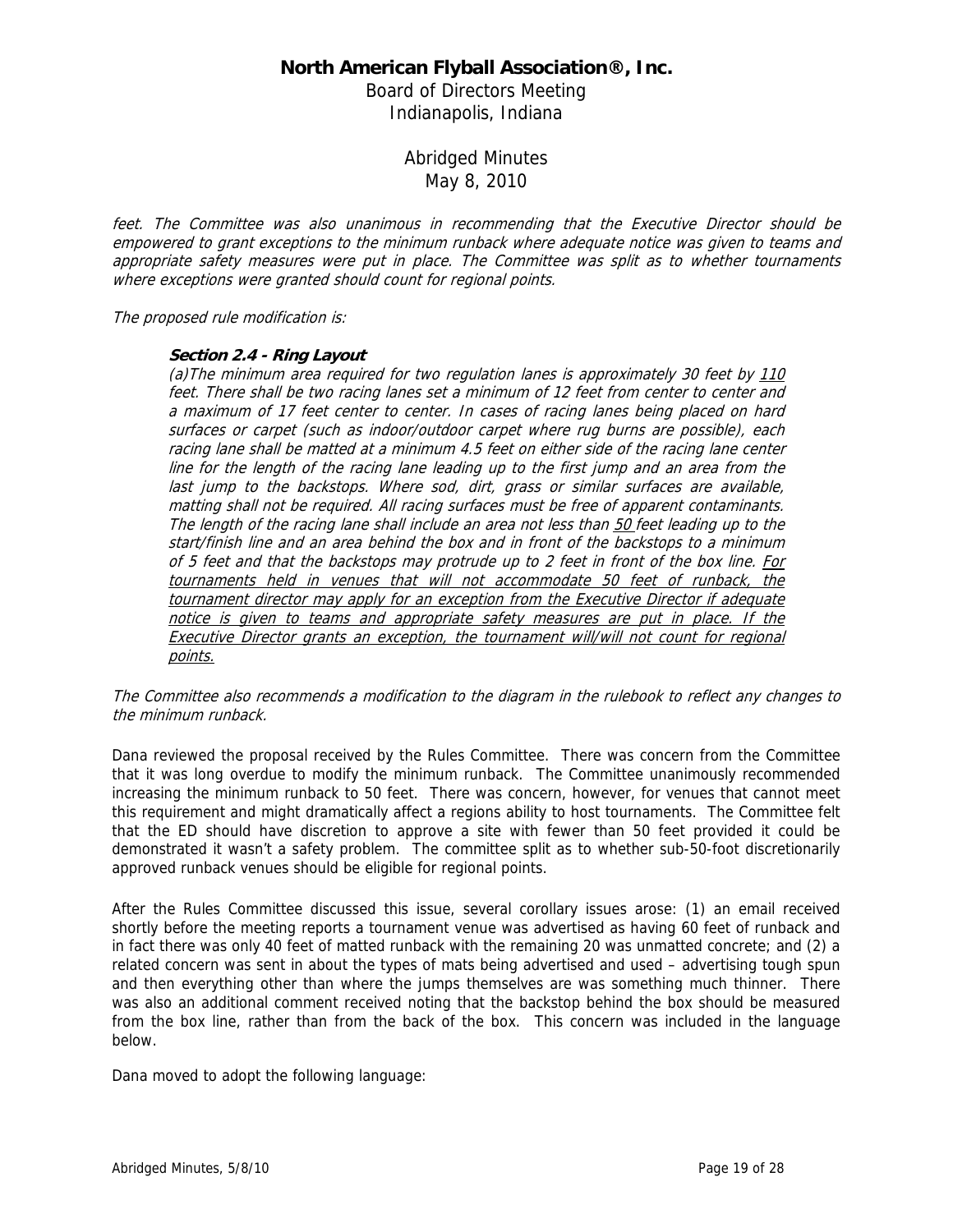Board of Directors Meeting Indianapolis, Indiana

# Abridged Minutes May 8, 2010

The length of the racing lane shall include an area not less than 50 feet leading up to the start/finish line and an area behind the box line and in front of the backstops to a minimum of 5 feet and that the backstops may protrude up to 2 feet in front of the box line. For tournaments held in venues that will not accommodate 50 feet of runback, the tournament director may apply for an exception from the Executive Director if adequate notice is given to teams and appropriate safety measures are put in place. If the Executive Director grants an exception, the tournament will not count for regional points.

Nancy seconded the motion.

There was discussion regarding reasons to not place the Executive Director in the position of determining whether tournaments would count for regional points. Dana noted that if the runback is too short then it might pose a safety issue where bigger or more powerful dogs should not run. Removing regional points would also take away any incentive to thwart the regional championship points by intentionally hosting in venues that dogs used to longer runbacks cannot handle. If we take away regional points, there is not the same incentive for teams to feel compelled to attend

The counterargument posed by Greg Stopay and Kris Pickering is that if the venue is not sufficiently safe to run a regional championship team there, then it should not be accepted for any dogs to run there.

In favor of the motion: Nancy Garcia, Dana Nichols, and Alisa Romaine. Against: Karen Oleson and Greg Stopay. Abstained: Kris Pickering and Scott Stein (by proxy). The motion passed.

There was discussion about the second part of this issue: Matting and Surfaces.

Dana proposed: "A host team must declare in its sanctioning request what the footing is going to be at its tournament. That footing will be presumed to be the same throughout the entire ring, including the declared runback, unless otherwise stated in the sanctioning request."

There was discussion that this type of a rule would allow teams to choose which tournaments to enter and to rely on what was said in the sanctioning information as the conditions they will find in the tournament they enter. There was concern about enforcement of the rule. Several people pointed out that the modification just made would require 50 feet of matted runback for indoor concrete surfaces. Dana withdrew her motion finding there was no need for further rule amendment.

### 7. New Racing Format Request

Jules Comeau presented a request for recognition of a new racing format:

After the round robin is done in a 5 team division, each team has raced 4 races. Instead of running a single elimination round which will leave one team with 5 races and the others with at least 6 and the possibility of 7 races, tournaments in region 10 have, for several years, been using a tournament format that we call extended round robin every time there are 5 teams in a division. We started using it when it was proposed by one of our tournament directors and was approved by Sam. This format has become very popular and is supported by all clubs in the region. It works like this: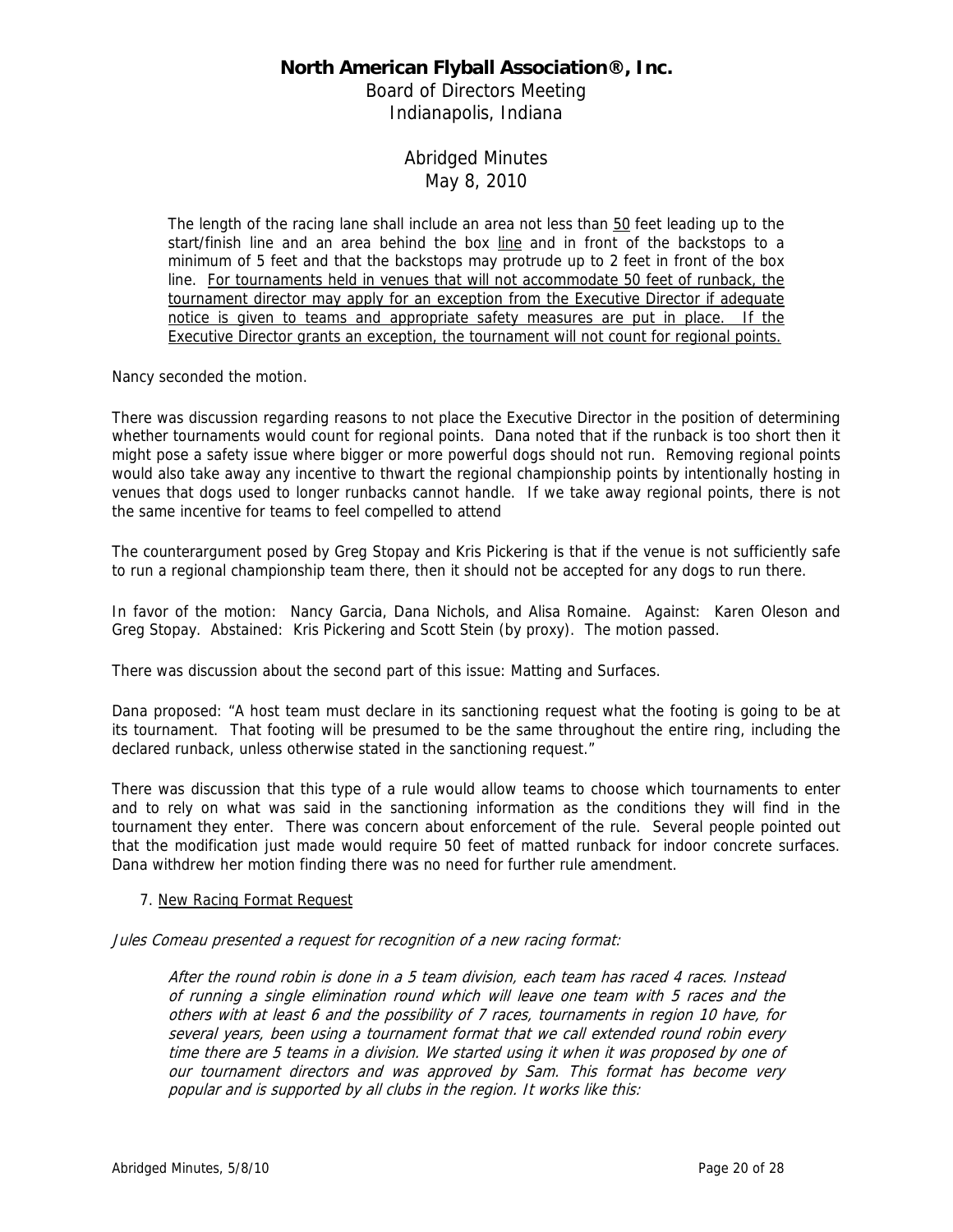Board of Directors Meeting Indianapolis, Indiana

# Abridged Minutes May 8, 2010

Teams are reseeded after the round robin based on the result of the round robin. The extended round robin has 5 races : 1vs2, 2vs3, 3vs4, 4vs5, 5vs1.

The Rules Committee considered this request, but does not recommend its approval. Some of the considerations were that the existing round robin and elimination formats already provide adequate options for tournament directors. And, the proposed format may put teams seeded in second place in a more challenging position than those in third and fourth place.

Dana discussed the history of this request. At the August 2009 meeting, Lee reported that in Region 10 a format was being used that was not found in rulebook. The Board determined that Lee should disallow this format. In response to that ruling, Jules Comeau the Region 10 RD, presented this proposal to have the format formally incorporated into the rulebook. The Rules Committee considered the proposal and does not recommend its adoption because the way in which it sorts the competitors builds in unfairness for the second and third place teams. The 2d place team faces tougher bracket than the third seeded team.

The Rules Committee advised the proponent of its recommendation ahead of the meeting. Jules provided additional comments for the Board to consider, including a petition showing the format has wide support within their region. Despite that support, the Board still believed that this format was inappropriate and based its decision on how it would affect regions throughout NAFA.

Dana moved to reject the proposal. Greg seconded.

There was further discussion. Karen pointed out that if they chose 4/4 or 5/5 formats, the region could still achieve the number of heats they were seeking.

In favor of the motion to reject the proposal: Dana Nichols, Karen Oleson, Kris Pickering, Alisa Romaine, Scott Stein (by proxy), and Greg Stopay. Against: None. Abstained: Nancy Garcia.

### 8. Clubs electing into adjacent regions

Request from Tammy Bonas for a rule change to 8.3(c) (page 39 of the current rulebook):

(c) All points and tie-break times for Regional Championships must be earned in the Club's home region, i.e., an "in-region" team. A Club's home region, absent a written request for change, is the place of residence of the Club owner shown on NAFA® Form C.11. A Club that is located within 60 miles of the regional border may change regional affiliation by written request to NAFA®. Requests to change regional affiliation to an adjacent region must be received before the start of the racing year to take effect that year. A host club's regional affiliation shall determine the region in which regional points accrue for tournaments hosted by that Club.

Tournaments hosted out of region, but declared in region because of a regional exemption on the host club, must be within 60 traveling miles of the region border, otherwise the tournament will count for regional championship points in the geographical region where it is held.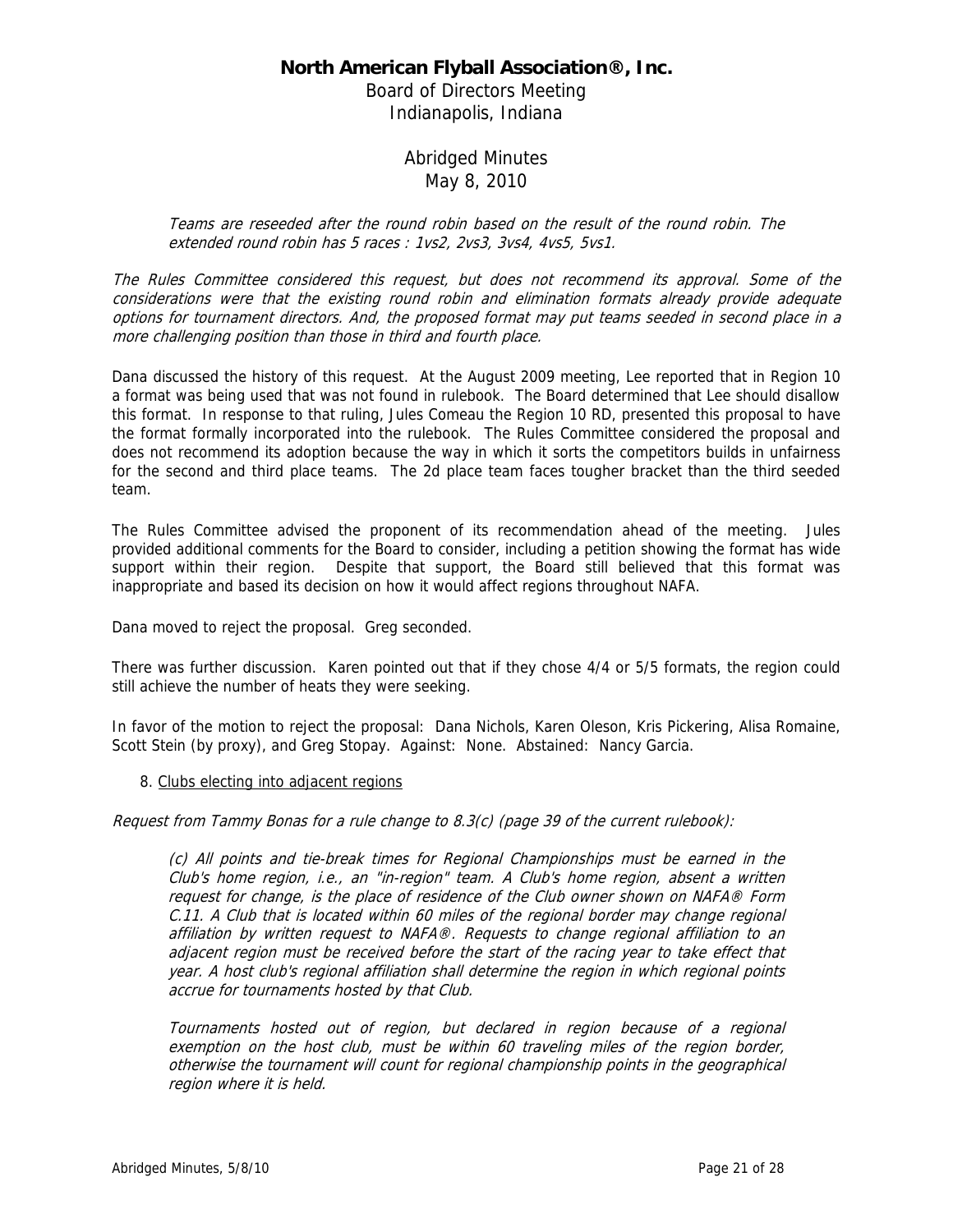Board of Directors Meeting Indianapolis, Indiana

## Abridged Minutes May 8, 2010

The Rules Committee considered these requested rule changes. None of the Committee supported placing a limitation on clubs being able to elect into an adjacent region based on a mileage limitation from the club owner's residence. Clubs often comprise members from different locales and, in geographically large regions, especially towards the mid-west and west, this type of mileage restriction would be unworkable.

The Committee was split as to whether there should be some form of mileage restriction on how far tournaments could be from the regional border. Some members felt a mileage restriction, although larger than that proposed, would be reasonable. However, others are concerned about the potential impact, especially in the geographically larger regions. All members agreed that if there was repeated abuse, such as a club hosting many tournaments per year in a remote location not readily accessible to the region, this should be able to be addressed to the Executive Director.

Dana reported that a competitor proposed a number of changes to the rules regarding electing into an adjacent region election rules based on mileage from the club owner's residence. This seemed unworkable, given teams often have members in different cities and given the geographical size of some regions. Another concern raised by this competitor was when a team that's elected into another region hosts in its geographical home, it counts for their elected region. This can cause a hardship for others in that elected region. This competitor suggests there be a mileage restriction on the distance from the regional border to the venue is for it to qualify.

There was discussion about this concern. There was consensus that if the practice became abusive, the ED should be able to stop it. The proposal is a 60 mile border limit, which everyone believed is way too small. There was also concern was also expressed that teams could use this as a tool to make border crossings a factor in regional champion contests. One idea is sponsoring tournaments by clubs in two adjoining regions, which would allow for sanctioning to produce regional points in each region.

Discussion followed that Sam had permitted and Lee also permits two host teams with regional points being awarded to each region. There was a question as to how delegate votes are handled and whether both clubs would get delegate votes. In order to allow this type of sanctioning, both clubs would have to agree to waive the 200 mile rule and it has to be approved by the Executive Director.

While the Board would be denying the request, this does clarify another option available.

Dana moved to deny the request. Karen seconded. The motion passed unanimously.

### 9. Assessing regional points for multiple tournaments on the same weekend

The Rules Committee received a request from Zac Chernik for clarification of how regional points are assessed when a region has two tournaments in different cities on the same weekend. Specifically the question was whether a club could accrue regional points from both tournaments if they sent teams to both tournaments.

In reviewing this request, the Rules Committee unanimously agreed that the answer depends on whether more than 7 weekends of tournaments were held in that region during the racing year. If more than 7 weekends of tournaments are held, then under Section 8.3(f) (page 40 of the current rulebook), then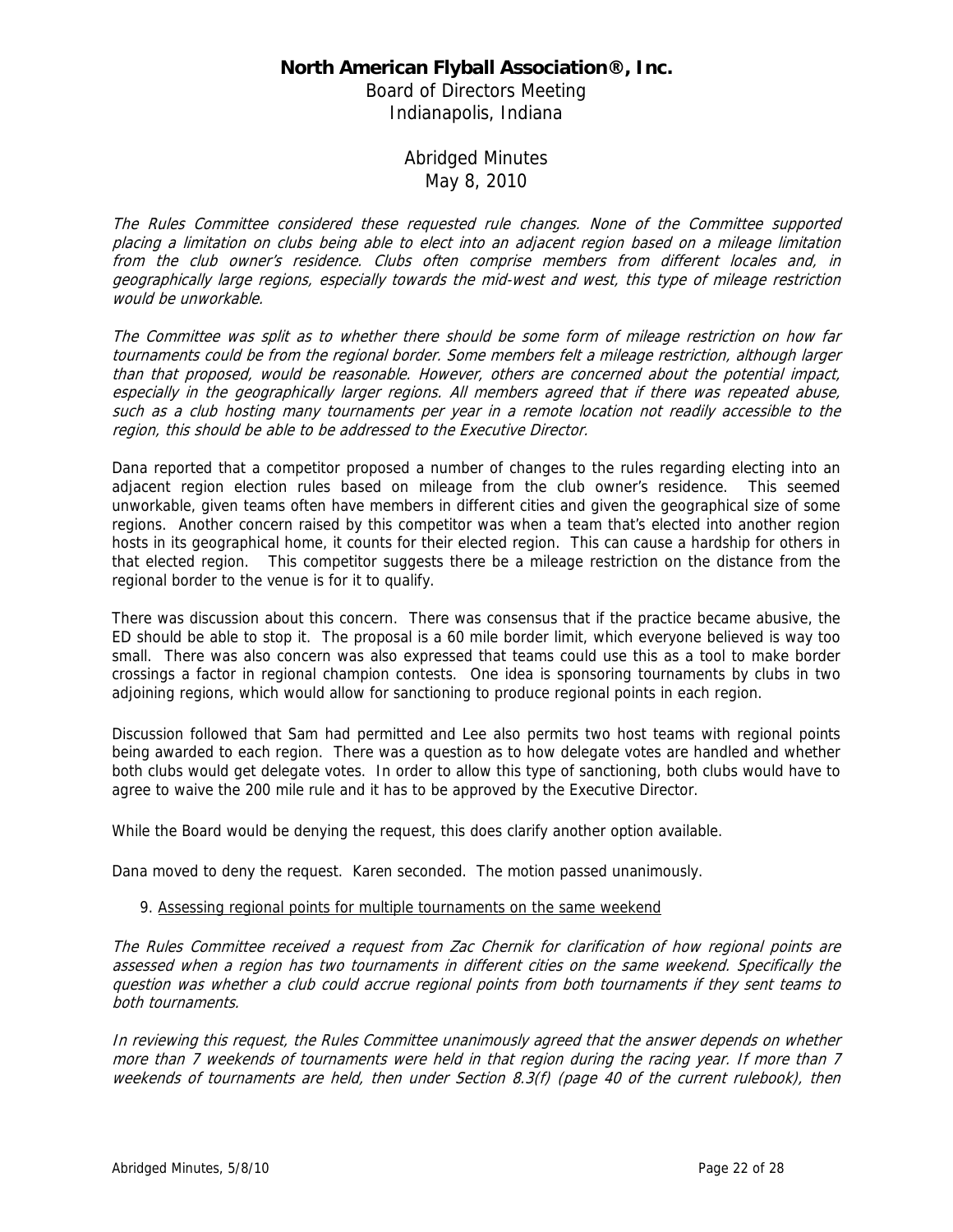Board of Directors Meeting Indianapolis, Indiana

> Abridged Minutes May 8, 2010

points would only be awarded based on the club's best finish. To clarify the rule, the Rules Committee recommends modifying as follows:

When a region hosts events in more than 7 tournament weeks, a Club will earn regional points from up to 80 percent of the tournament weeks in that region based on the Club's best finish from any event to a maximum of 10 tournaments held in separate tournament weeks. In the case where multiple events exist in a tournament week, regional points are still awarded based on in-region placement within each tournament. When regional points are not awarded due to a Club's prior win in the same week, the points will not be awarded to teams finishing lower in the tournament. For example, if a Club finishes first on each day, then the fastest time will be used for that Club's regional points but no first place points will be awarded on the second day as the winner has blocked out the win from other Clubs.

If there are 7 or less tournament weeks in a racing year for the region, then points are awarded from tournaments regardless of the number of tournaments in a tournament week, so a club could receive multiple points from multiple locations.

Dana moved to adopt the Rules Committee's recommendation. Nancy Garcia seconded. There was no discussion. The motion passed unanimously.

### 10. Training in the ring

The Rules Committee received questions from Emily Venator about various types of conduct inquiring whether they would constitute training in the ring. In reviewing these questions, the Rules Committee had concerns about whether the current rules gave sufficient support to a judge to call training in the ring when the assistance was from someone other than the handler, whether that person be inside or outside the ring. The Rules Committee recommends the following change:

### Chapter 3 (page 5 of the current rulebook)

(c) Each team is to consist of a minimum of four dogs and four handlers, with a maximum of six dogs and six handlers, plus a box loader and at the discretion of the team, a runner or two, to pick up loose tennis balls, to set up knocked down jumps, or to otherwise assist the team, provided doing so does not interfere with the judges or the opposing team and does not in any way assist the dogs in navigating the course or violate the rules.

This rule change would make it clear that other people may assist the dogs and handlers, but may not assist the dog in actually navigating the course. A person helping catch the dog in the back area, or revving the dog up before they run would not violate the rules. But, a person funneling a dog into the jumps or running alongside the dog as they run over the jumps (even outside the ring) would not be permitted. Using food in the ring is permitted, as are tugs and other motivators.

The Rules Committee received a number of questions regarding training in the ring. The Committee's concern was with making it clear that judges have the right to disallow outside assistance for the dog.

Dana moved to add the words "in navigating the course" into the rule as follows: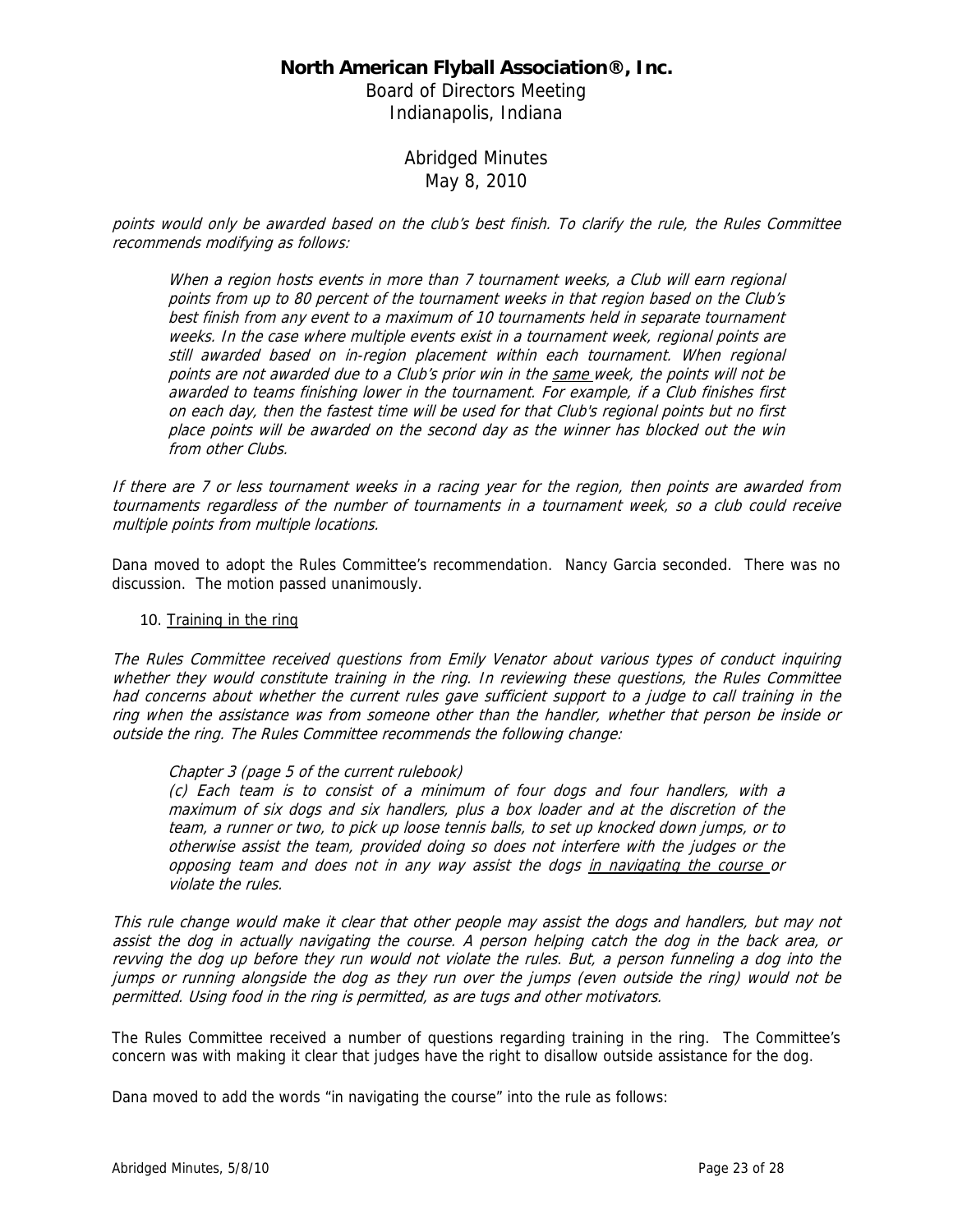Board of Directors Meeting Indianapolis, Indiana

# Abridged Minutes May 8, 2010

(c) Each team is to consist of a minimum of four dogs and four handlers, with a maximum of six dogs and six handlers, plus a box loader and at the discretion of the team, a runner or two, to pick up loose tennis balls, to set up knocked down jumps, or to otherwise assist the team, provided doing so does not interfere with the judges or the opposing team and does not in any way assist the dogs in navigating the course or violate the rules.

Nancy seconded the motion.

There was discussion about the proposed change. The Committee received a comment from a competitor who was concerned that the new language could prevent assistance during warm ups. The Board agreed that this rule as outlined in the rulebook only applies to heats and not warm-ups. This is covered elsewhere in the rulebook, so there was no need seen to change language further.

The motion passed unanimously.

### 11. Consolidation of rules for running without EJS

Dana Nichols requested that the Rules Committee consider consolidating rules that apply when racing without an EJS into one location.

### **Section 8.7 – Racing without EJS (Electronic Judging System)**

The following rules apply when racing any heat without EJS for any reason:

a) The breakout rule (section 8.1) does not apply; b) Racing procedures:

 (1) The Head Judge (starter and referee) shall be positioned between the racing lanes in the area between the start/finish line and the lead dogs to start the heat. If necessary, a Head Judge shall reposition himself/herself so as not to interfere with competing

teams.

 (2) The Head Judge shall maintain a consistent starting cadence of approximately one (1) second intervals throughout the tournament, and shall indicate the start with a whistle. For example, please see illustration 5.1. In tournaments with multiple judges, uniform visual start signals should be used.

### INSERT: **Illustration 5.1 – Starting positions without Electronic Judging System "Ready" "Set" "Tweeet"**

 (3) Early passes and other infractions will be indicated by the Line Judge and/or the head judge;

 (4) If necessary, the Head Judge (starter and referee) should be in position to assist the Line Judges in determining winners of close heats.

These sections would then be deleted from the current locations in the rulebook.

Dana moved to adopt recommended modification to remove the rules regarding running without EJS and incorporate them in one place. Greg seconded.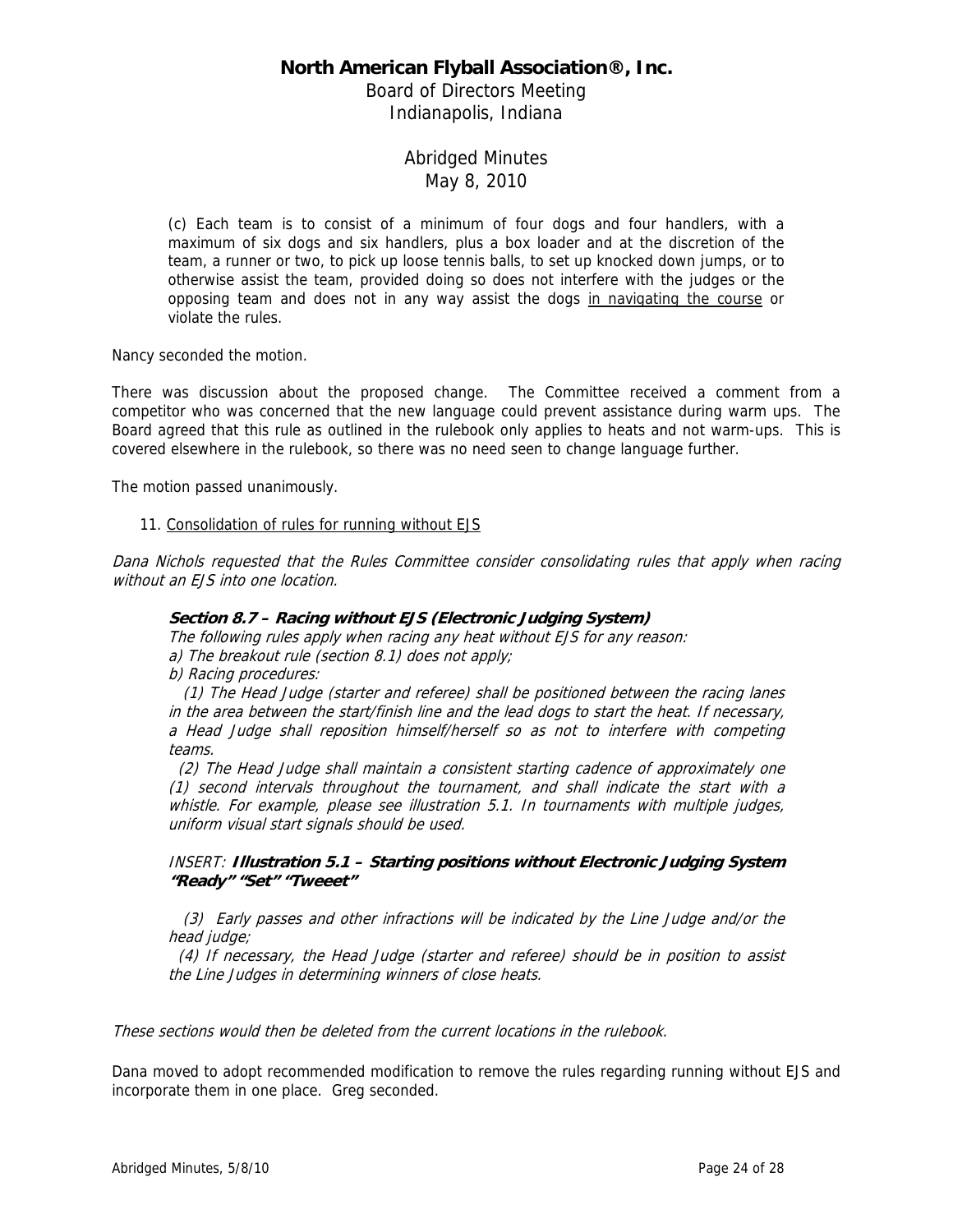Board of Directors Meeting Indianapolis, Indiana

> Abridged Minutes May 8, 2010

There was discussion that a modification was needed to section 5 to clarify how the winner is determined.

(5) In determining When a heat is judged to be a tie with, the head and line judge's decision as to the winner of the heat, the Line Judges' decision must be unanimous and shall be based on their visual view of the finish line, **not on the clocks**. If the Line Judges are not in agreement, the Head Judge shall consult with the Line Judges and either declare a winner or declare the heat to be a tie.

Greg accepted the amendment to the motion. The motion passed unanimously.

### 12. Modification of aggression excusal

The Rules Committee received an email concerning the dog aggression rules from Ken Bullard. This email came in after the two lengthy pre-meeting conference calls to prepare for the May 8 meeting the committee conducted and thus has not been discussed in formal committee meeting at this time. The request was that this be addressed at the May 8 meeting and so we have listed it on the committee report. (Note that rules amendments normally have an effective date of October 1.)

Ken Bullard proposes to modify 8.4 – Aggressive Dogs as follows:

If a dog, not provoked, bites, regardless of damage, a person or other dog or exhibits escalating aggressive behaviors, the dog may be suspended by the judge for the duration of the tournament (weekend). The participant may be warned as a precursor to excusal. If however, a dog, unprovoked, inflicts injury on another dog or person, then the dog will be excused from racing and a determination will be made by NAFA as to the dog's continued participation in flyball events. With regard to the judge, he/she must be willing to clarify any decisions made during a tournament.

The current rule states (on page 13 of the current rulebook):

### **Section 8.4 - Aggressive Dogs**

If a dog shows undue aggression toward another dog or handler at any time during the competition, the Head Judge may excuse the dog from competing. Dogs that are excused, are excused from competing for the remainder of that event. The degree of aggression that warrants excuse is to be determined by the Head Judge. The Head Judge must report any dog excused from competition to the Executive Director on NAFA® Form C.12.

The proposal appears to be substantially copied from the U-FLI rule on aggression.

As noted, we received this too late to evaluate it formally. Some members of the committee are concerned that, under the guise of providing more specificity, the proposal actually seems to narrow the instances in which aggression can be effectively addressed. The use of the word "unprovoked," for example, suggests that aggression isn't subject to the rule even if it's hugely disproportionate to the provocation. What is meant by "escalating and continuing aggression" is also unclear. Last, it seems to mandate excusal and perhaps an outright ban even if a dog bites accidentally, in going for a tug or in two dogs going for the same ball or toy.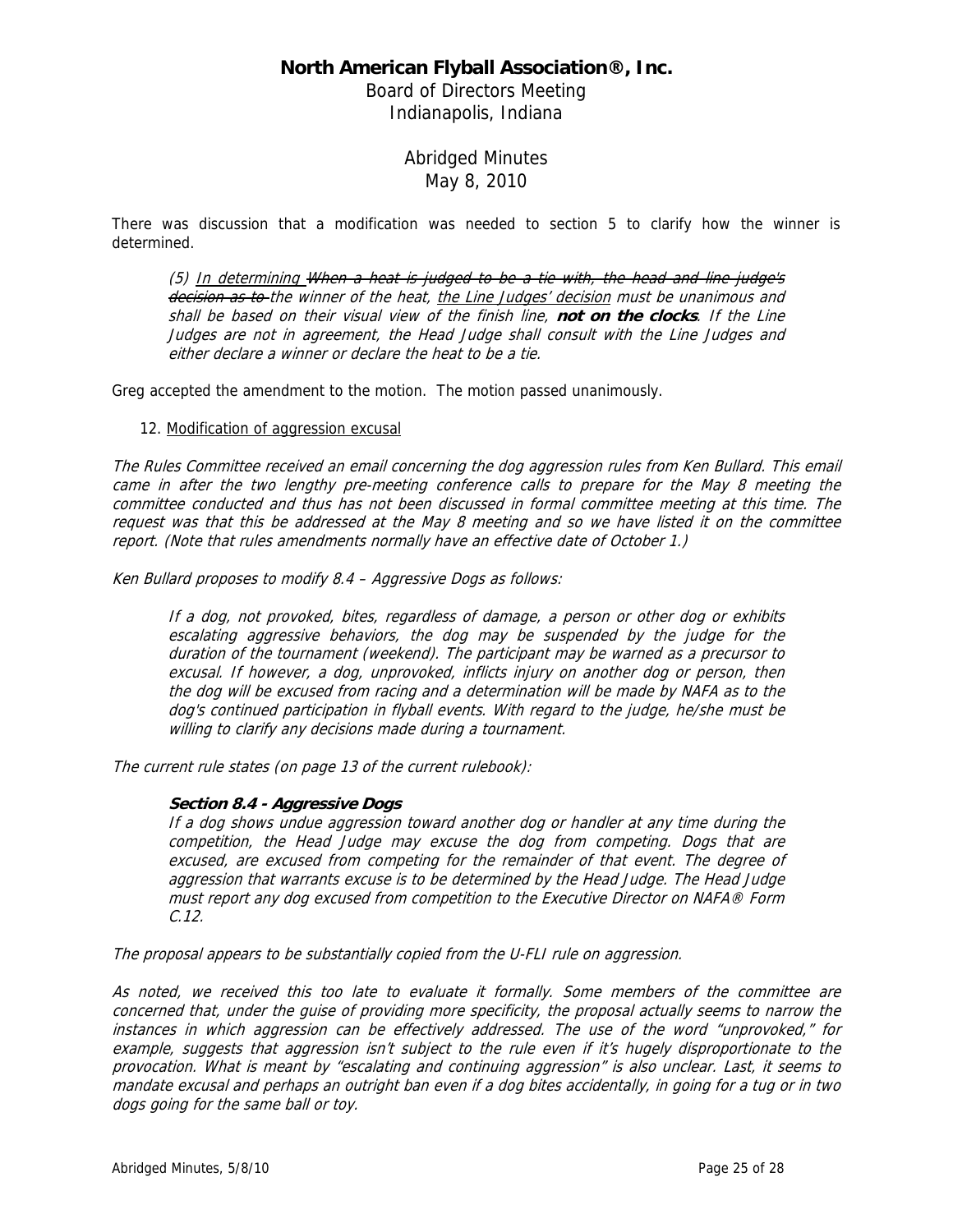Board of Directors Meeting Indianapolis, Indiana

# Abridged Minutes May 8, 2010

Any rule must allow the head judge the discretion to assess the situation at the time. Under our existing rules, the head judge has the ultimate decision as to whether to excuse a dog for undue aggression. Our judges go through a rigorous training program and we trust in their ability to make appropriate decisions. Additionally, Section 5.3 (page 26 of our current rulebook) was amended last year to provide review of aggression excusals and provide an appeal process for owner/handlers of these dogs. Our judges also have many other tools to ensure safety in the racing lanes. If there is interference, judges stop the heat immediately and the interfering team is awarded a no finish. And, if the judge believes that a dog poses a threat to safety, they may be excused from the tournament using the same C.12 form. While we expect judges to indicate the reason for their decision and reference the rulebook where appropriate, we do not think it is appropriate for judges to engage in protracted discussion with disgruntled competitors. This is another area where we believe training and experience give our judges a good guide to appropriate conduct.

Dana indicated that this proposal came in after the Rules Committee had conducted several lengthy teleconferences on pending issues, but because Rules was asked to consider this at this meeting, the Committee tried to accommodate this request. The rules committee does not recommend its adoption for the reasons stated above. The Board considered all written comments regarding this requested change.

Dana moved to deny the request to modify the rule. Greg seconded the motion.

There was discussion regarding the proposal. Karen commented that part of what was suggested could put a judge in violation of an existing rule stating that a judge should not engage with a disgruntled competitor. Lee noted that these are often highly charged situations and it's one of the more difficult calls a judge has to make. Dana emphasized that we have great judges who are quite receptive and professional in dealing with people in highly stressed situations.

The motion to deny the request to modify the rule passed unanimously.

### 13. Definition of runback or runoff

The Rules Committee also received a request from Ally Stern to include a definition or clarification of minimum runback or runoff. Her concern was that for tournaments held indoors on concrete, the minimum amount of runback or runoff should be the minimum matted runback or runoff. To include nonmatted portions does not adequately address the safety concerns.

The Committee received this request after the above request, but before the May 8, 2010 meeting. Although not able to debate the issue at length, the Committee indicated it would address this issue when addressing the minimum runback raised in #6 above

In light of the rule passed in number six above with regards to minimum runback, the Board decided no further modification was needed.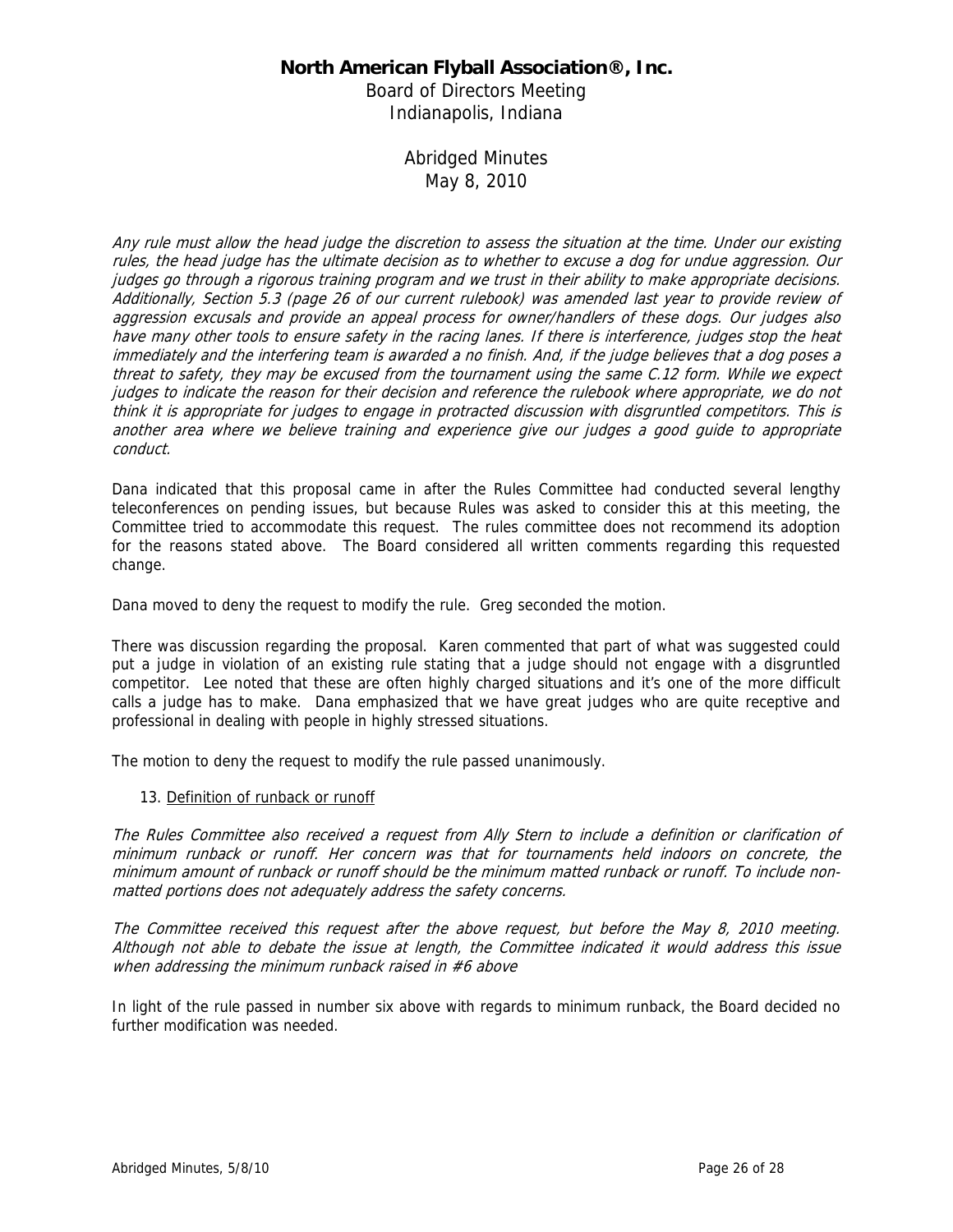Board of Directors Meeting Indianapolis, Indiana

# Abridged Minutes May 8, 2010

### 14. Modification of 7 and 8 team single elimination brackets

Lee was made aware of a typographical error regarding placements for the 7 and 8 team single elimination brackets. He raised this with the Rules Committee shortly before the meeting. The Board reviewed the brackets and recommended his proposed changes to the brackets.

Dana moved to modify the brackets as shown in the attached revisions. Nancy seconded. The motion passed unanimously. [Attached as Attachment G]

There was discussion that this should be made effective immediately and be disseminated through the NAFA News.

### 15. Rules opinions

Dana brought up an issue of how opinions from the Rules Committee should be handled. In the past there has been discussion of whether Committee opinions should be published in some form. The difficulty becomes that then competitors would need to read not only the rulebook, but also any committee regulations or rulings. This might become quite onerous. After discussing the topic, the consensus was that Rules Committee opinions need not be published, especially when they are dealing with an isolated or routine issue. If the issue is one of greater concern, at the discretion of the Committee, it may be shared with the Board or included with the Rules Committee report at the next Board meeting. We are all volunteers, trying to be as responsive as possible. It seems best to focus on rule changes and amendments as need arises on specific, actual issues that have arisen, rather than hypotheticals.

#### 16. Status of Bylaw review

Dana moved that the Board enter executive session. Alisa seconded. 9:23 pm

The Board entered Executive Session at 9:23 p.m.

The Board exited Executive Session at 10:54 p.m.

Alisa moved to ratify the results of the 2010 election by adoption of the following resolution:

### **NORTH AMERICAN FLYBALL ASSOCIATION, INC.**

Proposed Resolutions Ratifying 2010 Election of Directors

**WHEREAS,** prior to the January, 2010 election of directors of North American Flyball Association, Inc., the corporation took steps to correct errors in the composition of the Election Committee and to revise the form of delegate ballot provided to club representatives; and

**WHEREAS,** the Board of Directors wishes to ratify the outcome of the January 2010 election, it is hereby